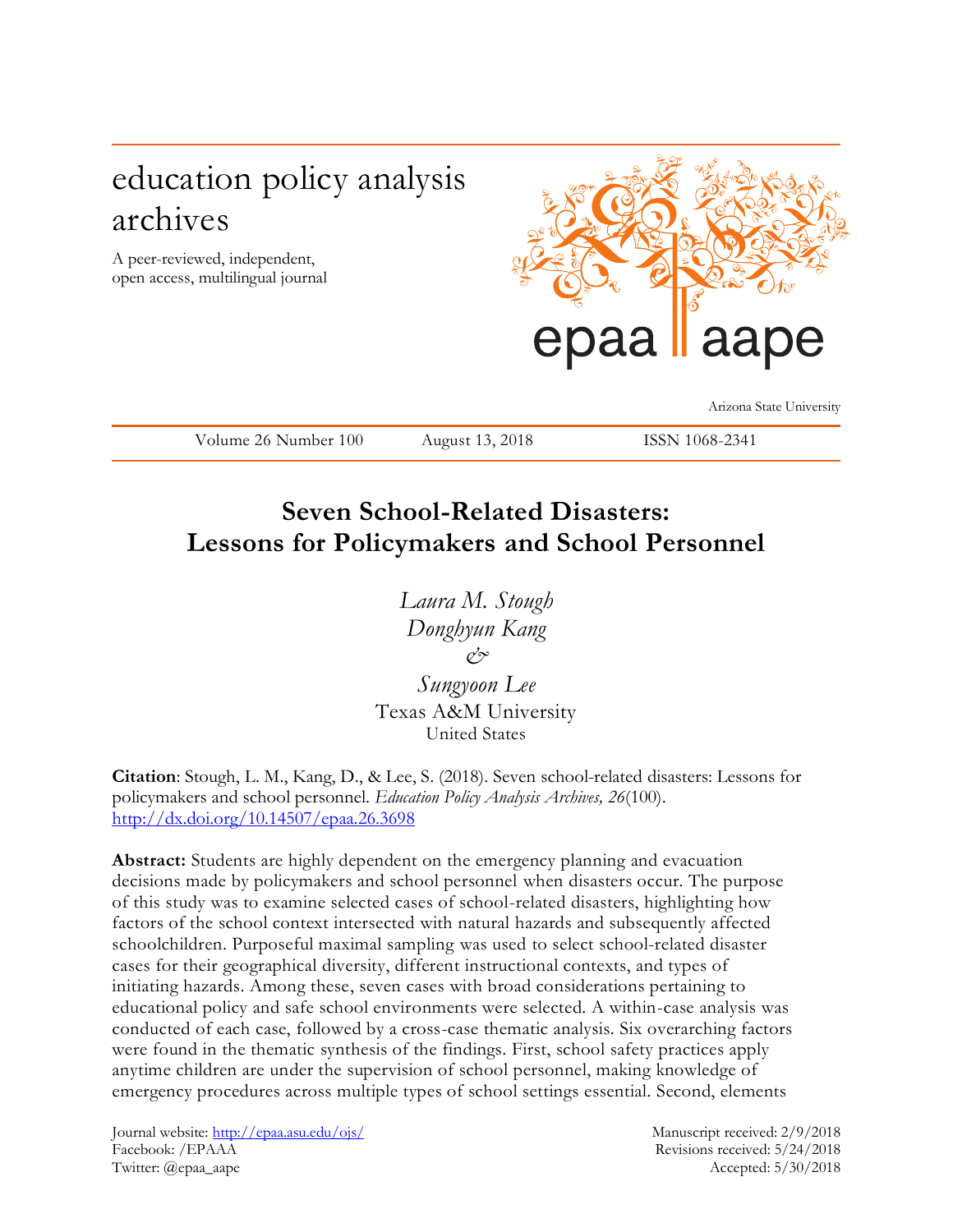that place schoolchildren at risk also place school personnel at risk. Third, teachers and school administrators need to be well-trained and knowledgeable enough to make independent decisions in emergency situations. Fourth, children must know emergency procedures so they may take independent action, given teachers are also at-risk during disasters. Fifth, most school disasters can be prevented through safe school construction. Finally, it is the responsibility of policymakers to ensure schools are safe learning environments for children. By participating in and advocating for a culture of preparedness, educational policymakers can better protect schoolchildren, as well as school personnel, in disaster situations.

**Keywords**: disaster; schools; policy; emergency; teachers; administrators

#### **Siete desastres relacionados con la escuela: Lecciones para legisladores y personal de la escuela**

**Resumen:** Los estudiantes son muy dependientes en la planificación de emergencia y la evacuación de las decisiones tomadas por los políticos y la escuela cuando los desastres se producen. El propósito de este estudio fue examinar los casos de los problemas relacionados con la enfermedad y mostrar cómo los factores de la intersección del contexto intersectorial con las poblaciones naturales y la afectación de la escuela. En el caso de los niños, los niños y las niñas, Se han encontrado seis argumentos. En primer lugar, las normas de seguridad de la escuela aplican a los niños de edad bajo la supervisión de la escuela de trabajo, haciendo un seguimiento de los procedimientos de seguridad a través de varios tipos de la escuela de configuración esencial. En segundo lugar, los elementos que sitúan a los escolares en el riesgo también a la escuela en el riesgo. En tercer lugar, los maestros y los maestros de la escuela necesitan estar bien informados y bien informados para tener decisiones independientes en situaciones de emergencia. En el caso de los niños, los hijos deben saber los procedimientos de emergencia que pueden llevar a cabo la acción independiente, dado que los maestros también están en riesgo durante los desastres. La edad, la mayoría de los profesionales de la salud pueden prevenirse a través de la escuela de seguros. Por lo tanto, es la responsabilidad de los políticos para que las escuelas son seguros de aprendizaje de los hijos para los niños. Por la defensa de la cultura de la preparación, las políticas educativas pueden mejorar el cuidado de la escuela y la escuela en situaciones de desastres**.**

**Palabras-clave:** desastres; escuelas; política; emergencia; profesores; administradores

#### **Sete desastres relacionados à escola: Lições para legisladores e funcionários da escola**

**Resumo:** Os estudantes são muito dependentes do planejamento de emergência e da evacuação de decisões tomadas por políticos e pela escola quando ocorrem desastres. O objetivo deste estudo foi examinar os casos dos problemas relacionados à doença e mostrar como os fatores de intersecção do contexto intersetorial com as populações naturais e a afetação da escola. No caso de crianças, meninos e meninas, seis argumentos foram encontrados. Em primeiro lugar, os padrões de segurança da escola aplicam-se a crianças mais velhas sob a supervisão da escola de trabalho, seguindo os procedimentos de segurança através de vários tipos de ambientes essenciais à escola. Em segundo lugar, os elementos que colocam as crianças em risco também na escola em risco. Em terceiro lugar, professores e professores precisam estar bem informados e bem informados para ter decisões independentes em situações de emergência. No caso de crianças, as crianças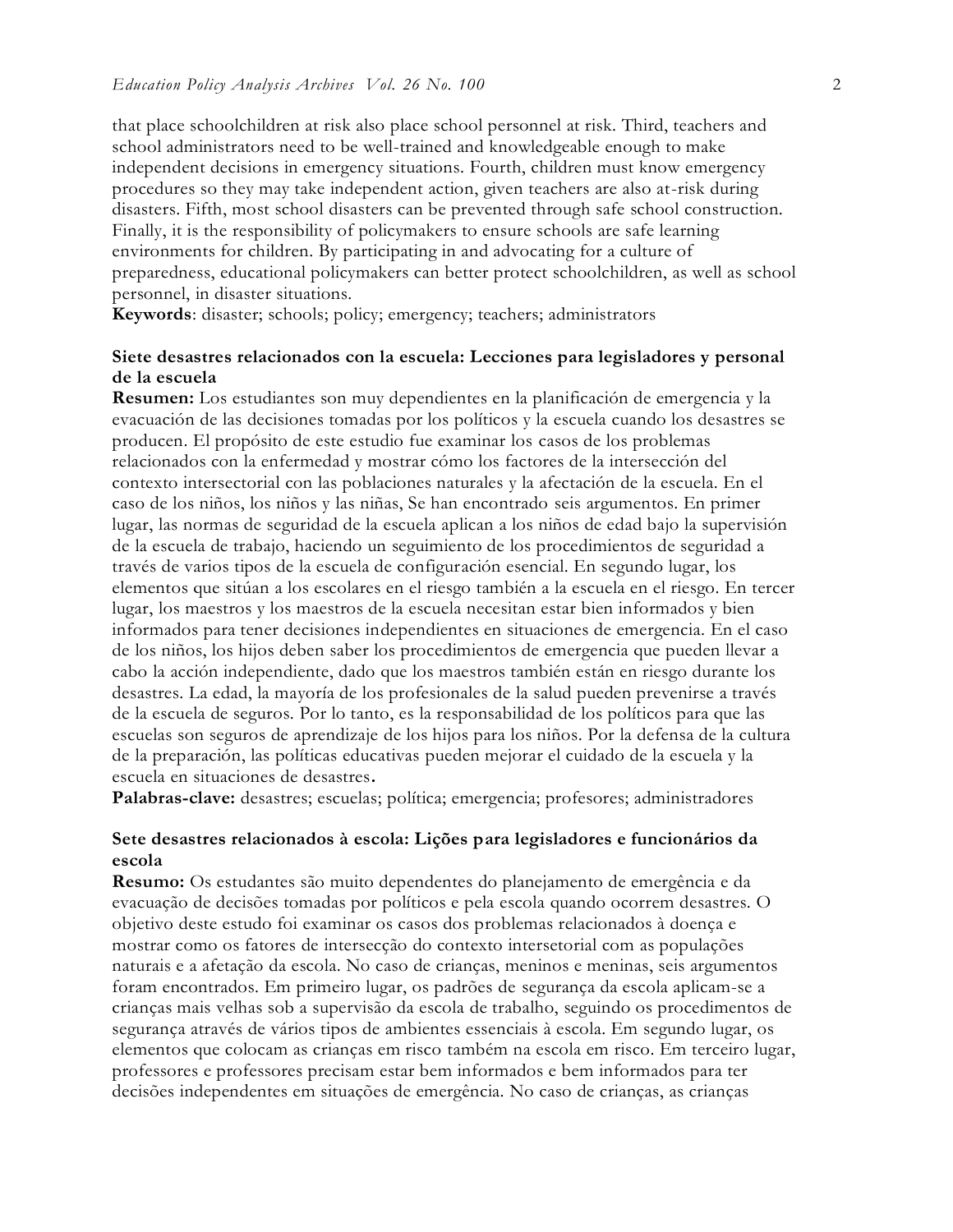devem conhecer os procedimentos de emergência que podem realizar ações independentes, uma vez que os professores também estão em risco durante os desastres. Idade, a maioria dos profissionais de saúde pode ser evitada através da escola de seguros. Portanto, é responsabilidade dos políticos que as escolas estejam seguras para aprender crianças para crianças. Ao defender a cultura de preparação, as políticas educacionais podem melhorar o atendimento da escola e da escola em situações de desastre. **Palavras-chave:** desastres; escolas; política; emergência; professores; administradores

#### **Introduction**

Children spend a large percentage of their waking hours in school. The amount of time varies from country to country; however, over 90% of the world's child population spends at least some hours each week in a school setting (UNESCO Institute for Statistics, 2015). During the school day students are usually out of communication with family members and under the supervision of school personnel. Children are thus highly dependent on emergency planning and evacuation decisions made by policymakers, teachers, and administrators. Schoolchildren are also dependent on the quality of the construction of their school—if it can resist natural hazards, if it is built in a safe area, and if evacuation routes and sheltering space within the school are adequate. As responsibility for children shifts from parental guardians to school personnel during school activities, administrators, teachers, and other school personnel have an ethical responsibility to carefully consider the safety needs of students while they are under their supervision.

Disasters often result from a mix of natural hazards, such as tornados, earthquakes, and fires, interacting with human-related factors, such as population density, building construction standards, and evacuation behaviors. Disasters can also result from intentional causes, such as terrorist acts or school shootings. However, disasters caused by natural hazards are distinct phenomena (Norris et al., 2002) and examinations of natural hazards are typically conducted separately from other types of crises and emergencies (see Alexander, 1993; Mileti, 1999; Wisner, Gaillard, & Kelman, 2012). Natural hazards also differ with respect to the extent of property damage and injury rates they produce. In this article we similarly consider natural hazards as distinct causes of disaster and delineate our investigation from other types of crises that affect schools.

#### **The School Context and Natural Hazards**

Several aspects of the school context make children distinctively vulnerable during disaster. Schooling takes place in unique settings with respect to location, time of day, organization of activities, building construction, and need for student supervision. In addition, the adult to child ratio is much higher than in other settings: Dozens of children are often under the supervision of a single teacher. Situations in which hazards develop quickly, for example, tornados and earthquakes, can be particularly dangerous when large numbers of students are collected together (Twigg, 2015) as mortality risk typically rises when large concentrations of people are exposed to intense hazard events (United Nations International Strategy for Disaster Reduction [UNISDR], 2009). Therefore, decisions school personnel and policymakers make about school safety can affect the well-being of many children during disaster. In addition, schools often hold before or after school-day activities, sponsor field trips, and provide transportation from and to home. Emergency procedures need to be considered for each of these environments. Schools are usually large structures, with multiple classrooms, long hallways, and big gathering spaces, making evacuation more complex. School construction itself is usually overseen by governmental or educational agencies which vary in their level of expertise regarding building or safety codes. School buildings are especially vulnerable structures when poorly constructed or located in hazardous locations (Petal et al., 2015). Too,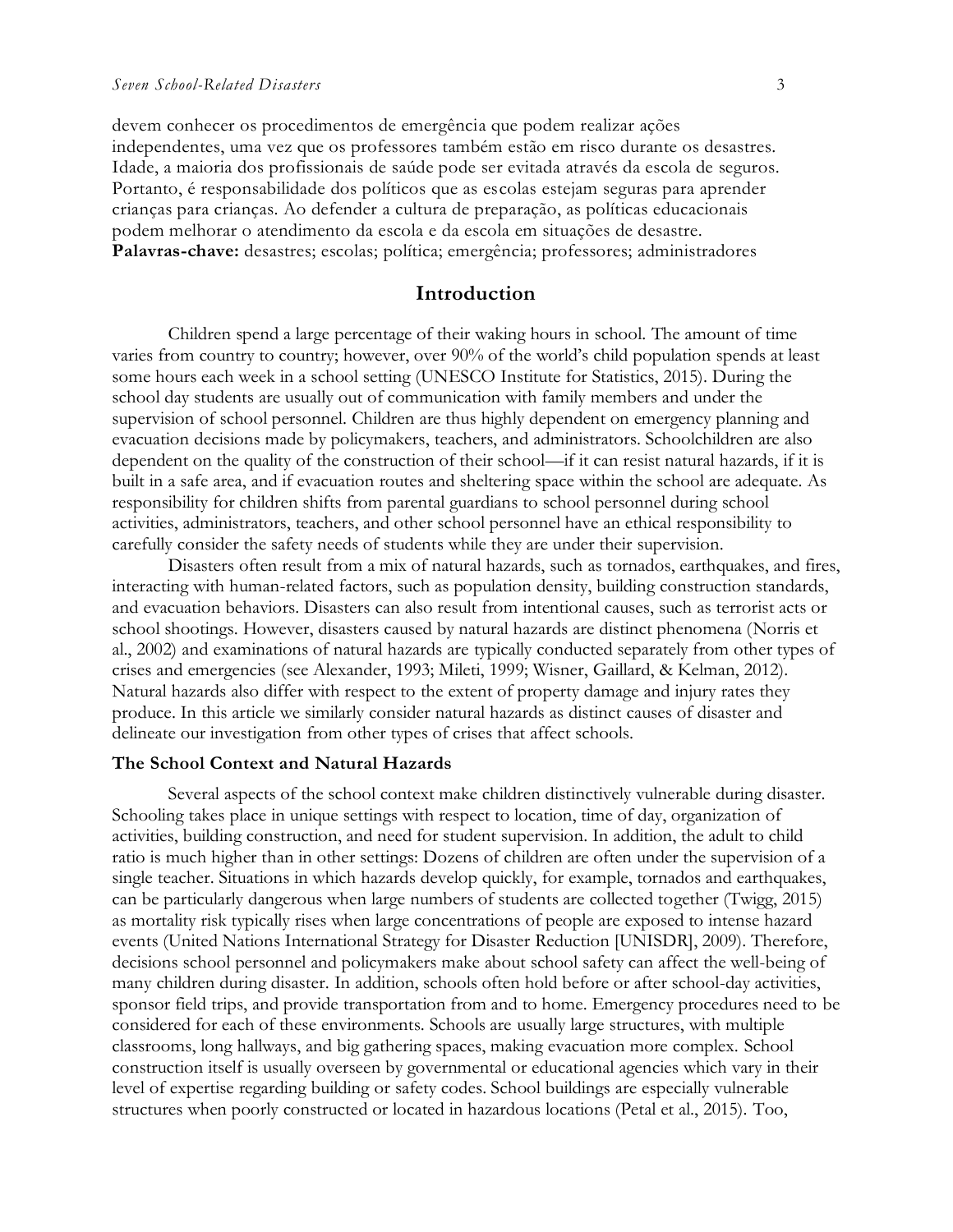schools often function as community centers or as shelters during following disaster (Kelman, 2011). These elements all contribute to the complexity and fragility of school-related environments during disasters.

#### **Children's Vulnerabilities to Disaster**

Studies suggest children and adolescents, even outside of school settings, are particularly at risk in disaster (e.g. Blaikie et al., 2014; Norris et al., 2002; Peek & Stough, 2010). The international Sendai Framework for Disaster Risk Reduction policy recognizes children across the world as disproportionately vulnerable in disaster (Stough & Kang, 2015). Such vulnerability is, in part, related to the unique physical, psychological, and cognitive characteristics of children during the developmental period. Children evidence relatively less strength and physical hardiness, making them more vulnerable to the effects of disasters and public health emergencies (Agency for Healthcare Research and Quality, 2010; Boon et al., 2011; Chung et al., 2009; Peek, 2008). Children's bodies are also smaller and more fragile than adult bodies and thus more susceptible to injury. Younger children are less likely to escape from disaster as they run slower and often have limited physical skills, such as the ability to swim or climb (Twigg, 2015). Additionally, children are more susceptible to chemical, biological, radiological, nuclear threats, heat waves, and war (Agency for Healthcare Research and Quality, 2010; Peek & Stough, 2010; U.S. Environmental Protection Agency, 2008).

Studies on the psychological effects of disaster on children have centered on post-traumatic stress disorder (PTSD) and multiple studies have noted PTSD symptoms among child survivors of hurricanes (Goenjian et al., 2001; Jones et al., 2001; Vernberg et al., 1996). Most studies also report academic, behavioral, and social difficulties in children readjusting to the school environment postdisaster (e.g. La Greca et al., 2002; Masten & Osofsky, 2010; Pane et al., 2008). Schonfeld (2004) suggests younger children are at risk as they often lack the experience, skills, and resources to independently meet their own mental and behavioral health needs while older children who understand the seriousness of a disaster, may experience more fear and grief or internalize feelings (Deering, 2000). However, in contrast to negative psychological findings on children post-disaster, several studies report adolescents and children can demonstrate resilience in adapting to new school environments (e.g. Barrett et al., 2008; Peek & Fothergill, 2008).

A comparatively unexamined facet is how cognition contributes to the experience of children during disaster. It is well established that children's cognition differs from adults' cognition and that conceptualization of events and objects vary given a child's developmental stage (Friedman et al., 2004; Piaget, 1952). Younger children do not perceive threats to safety as do adults and their innate curiosity may even attract them to unusual stimuli, such as the sound of an approaching tornado or rushing floodwaters ("Emergency," 2005). During disasters, children may not be able to identify themselves or to make effective decisions (Agency for Healthcare Research and Quality, 2010). Limited literacy and education levels in children may affect understanding of dangerous situations (Twigg, 2015). Children also differ cognitively from adults with respect to executive functioning—the ability to plan, monitor, and organize information—all of which will affect effective decision-making in emergency situations (Stough, Ducy, & Kang, 2017). Children and adolescents usually rely on important adults in their environment to help them interpret uncertain or frightening situations (Prinstein et al., 1996). They also model their behavioral responses on those of adults around them in a disaster (Deering, 2000; Phillips & Morrow, 2007) and thus dependent on decisions adults make in emergencies. All of these cognitive characteristics suggest a higher level of adult supervision will be needed to support children in disaster situations ("Emergency," 2005).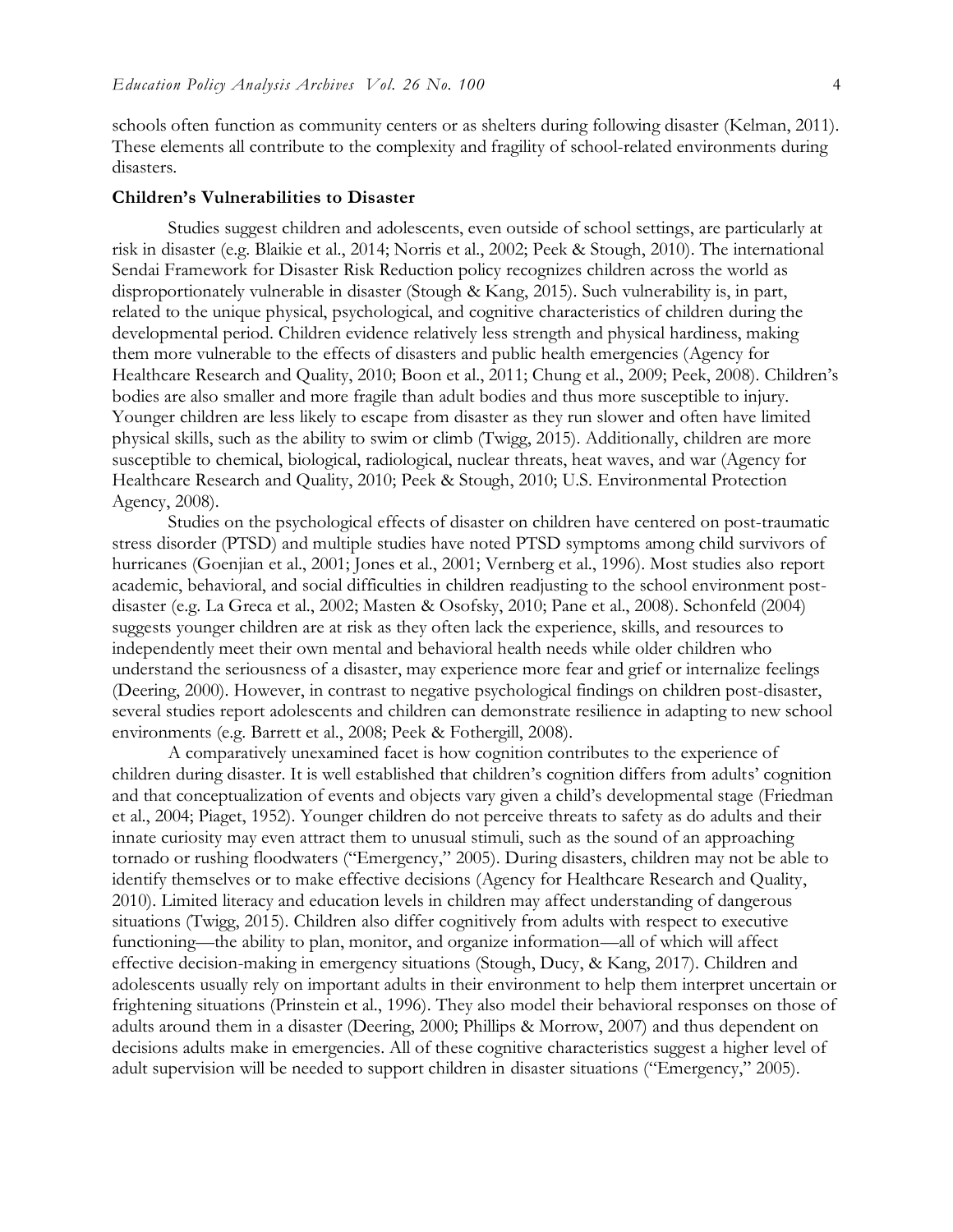#### **Research on Disasters and School Safety**

Several studies have examined preparedness for natural hazards in schools. Ozman (2006) surveyed school principals and teachers to determine how well their schools were prepared for an earthquake-related disaster. The survey examined the four dimensions of planning, conveniences and equipment, implementation, and integration and culture building. Responses from 523 teachers and 66 school principals found schools evidenced low levels of preparedness for prospective earthquakes. Recommendations included developing awareness of disaster mitigation, creating a culture of disaster prevention, increasing the number of training programs, including content on preparedness in the school curriculum, and supporting school principal and teacher efforts towards school safety.

A worldwide report on natural hazards in school was published by United Nations International Strategy for Disaster Reduction (UNISDR). In the report, Bastidas and Petal (2012) reviewed existing reports about school safety from 81 countries to analyze school practices, identify current concerns, and provide recommendations. The authors stressed school personnel and administrator responsibilities toward disaster management and suggested: a) making continuity plans in the case of natural hazards, b) holding regular disaster management or safety committee meetings, c) continued maintenance of school physical infrastructure, d) practice for expected disasters, e) development of school personnel's response skills, and f) annual disaster simulation drills.

Selby and Kagawa (2012) reviewed available literature and case studies to examine disaster risk reduction curricula in schools from thirty different countries. Most countries adopted an infusion-type approach wherein disaster-related themes and topics were integrated into specific school subjects. However, disaster risk reduction was rarely taught as a primary focus within the school curriculum. The authors suggest assessment of student knowledge of disaster risk reduction and teacher professional development on the topic are needed. Similarly, Petal (2009) stated "most of the educational efforts directed towards the public and children have neither been systematically conceived nor tested, nor has their impact been scientifically evaluated" (pp. 285-286) thus, little is known about the effectiveness of such programs.

#### **Theoretical Framework: Social Vulnerability to Disaster**

To theoretically frame this study and to illustrate how school contexts can contribute to the at-risk status of children in disaster, we drew from social vulnerability theory. Social vulnerability theory views exposure to natural hazards as emerging from an amalgamation of social, economic, and political factors, which create and perpetuate the disproportionate vulnerabilities certain communities, groups, or individuals experience in disasters (Hewitt, 1983; Lewis, 1999; Phillips, 2015; Wisner, Blaikie, Cannon, & Davis, 2004). As such, the social vulnerability perspective questions the "naturalness" of "natural disasters" (O'Keefe, Westgate, & Wisner, 1976), arguing that human societal structures, rather than random natural hazards, determine who is more likely to be impacted by disasters, as well as who will have more limited resources and defenses to withstand them (Hewitt, 1997; Wisner et al., 2004).

The social vulnerability approach has particular utility in explaining the disproportionate effect of disasters on marginalized populations (Kelman & Stough, 2015; Peek et al., 2018; Stough, 2009; Wisner et al., 2014). In this view, vulnerabilities are posited as preexistent in society as chronic, common conditions (Lewis, 1999) which are simply unmasked by hazards- consequently revealing who are the most vulnerable in a given society. Risk to disaster thus reflects preexisting inequalities which are socially distributed so some groups disproportionately experience death, injury, economic loss, and psychological trauma when hazardous events occur (Wisner et al., 2004). As Edwards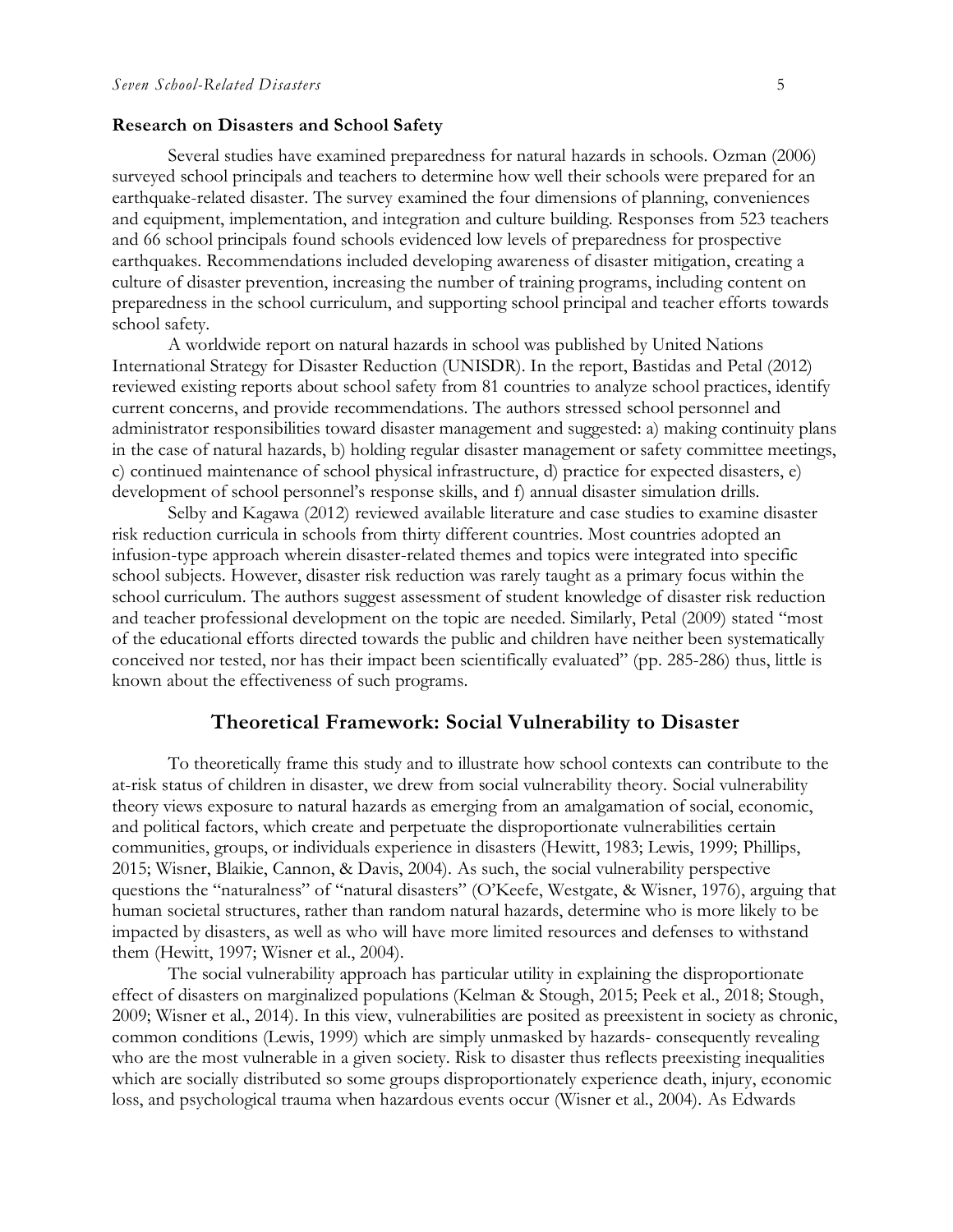(2000, as cited by Van Willigen et al., 2002) states "Disasters may not discriminate, but they do expose and underscore the inequalities that already exist in the communities they impact" (p. 98). It should be stressed the locus of *vulnerability* within the social vulnerability lens does not reside within the individual, rather it is part of socially constructed contexts enacted on certain segments of the population. Social vulnerability is created through inequities in housing, health care and social capital (Cutter & Emrich, 2006; Peacock, Morrow, & Gladwin, 1997). For example, while Hurricane Katrina destroyed housing across New Orleans, it particularly affected the poorer neighborhood of the 9th Ward, where housing was not as well constructed and built in a less protected flood plain.

The social vulnerability perspective has been used to investigate a number of socially marginalized groups experiencing disaster: People living in poverty, the elderly, children, members of racial minorities, language-minority groups, people with disabilities, those with mental health issues, or single parents all have been identified by disaster researchers as particularly susceptible to hazards (Morrow, 1999; Peacock et al, 1997; Peek & Fothergill, Phillips & Morrow, 2007; Stough, 2009; Stough & Kelman, 2018). Members of these groups share commonalities including a lack access to economic and social resources, limited autonomy and power, and low levels of social capital (Morrow, 1999). For example, tornados disproportionately kill and injure poor people who are living in trailer homes because they cannot afford other housing. Similarly, earthquakes and hurricanes disproportionately affect people who are elderly and with disabilities as they often need assistance in evacuating from these hazards (Stough & Kelman, 2018). Researchers point out often it is not one single factor of vulnerability, such as poverty, race/ethnicity, or disability, rather the interaction of multiple factors, which lead to disproportionate disaster effects (Finch, Emrich, & Cutter, 2010; Phillips & Morrow, 2007; Peek & Stough, 2010). For example, social vulnerability of the 9th Ward was evidenced not only in differences in construction and public infrastructure, but in the social capital and financial abilities of the residents to rebuild and recover from the storm.

Over the last decade, children have increasingly been studied as a group disproportionately vulnerable to disaster (Peek et al. 2018). Research highlights the particular effects disasters have on children including psychological trauma and distress, injury, and death (Stough, Ducy, & Kang, 2018). Scholars also point out that children typically experience loss of instructional time when schools are damaged, destroyed, or used as a shelter following disasters. Further, children living in poverty, who are immigrants, or who are members of other marginalized groups may experience amplified risk due to a "clustering" effect of vulnerability factors (Peek & Stough, 2010). The social vulnerability framework has explanatory utility as to why all children are not equally vulnerable to the effects of disaster: Factors such as the child's socioeconomic status, nationality, and geographic location are seen as interacting with age to determine level of impact in a given disaster.

#### **Purpose**

This study employed a social vulnerability lens to examine cases of school-related disasters occurring worldwide, highlighting how factors of the school context intersected with natural hazards in ways which affected schoolchildren. While disasters often include damage or destruction of schools, the distinctive factors related to schooling, emergency procedures, and how they intersect with hazards has been rarely examined. In addition, existing studies have not focused on the implications of school disasters for administrators, teachers, and school policymakers. The questions which guided our case study were twofold: 1) What do cases of school-related disasters tell us about how children are placed at risk in school environments? and 2) What factors should administrators, teachers, and policymakers consider in preventing and responding to school-related disasters?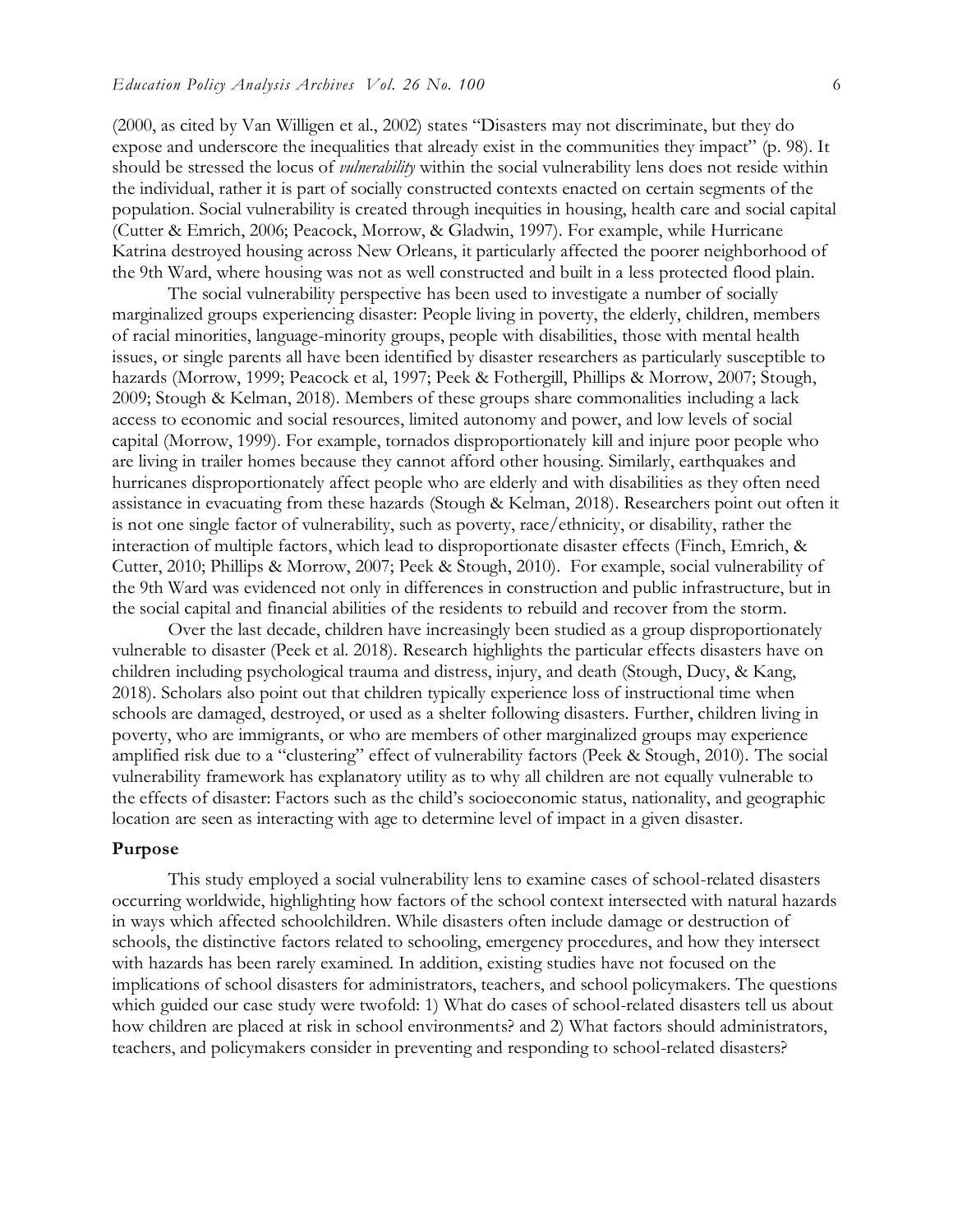#### **Research Design and Methods**

Together our research team represented substantial experience with school settings. The researchers were all certified teachers and had served as classroom teachers for at least three years in public school settings. In addition, each researcher had experiences in schools in at least two different countries and with three different languages. Additionally, the first author had prolonged observation and evaluation experiences in over four dozen schools across a dozen different school districts. These experiences contributed to our shared beliefs that school personnel are frontline responsible for the safety and well-being of children and that school policy should have an abiding concern for school safety. This orientation undoubtedly shaped both our approach to this study and the interpretation of the findings.

To address the research questions, school-related disasters which occurred over the past century were reviewed. In accordance with a constructivist framework, the paradigm assumptions of a context-dependent inquiry and an inductive data analysis were used (Guba & Lincoln, 1988). The academic literature was searched using the terms "school" or "children" in combination with "disaster" in the PsycINFO and EBSCO databases, as well as within Google Scholar. A similar search of the "grey literature" included government reports, publications from public and private organizations, news articles, magazine articles, and trade books. To supplement these documents, a search of audiovisual material including, internet sites, blogs, and YouTube videos were reviewed to obtain more detailed descriptions of selected disasters. An exploratory case study design (Yin, 2014) was chosen as preexisting models of the role of educational policymakers and personnel in schoolrelated disasters were not available in the literature. Each disaster case was bounded by identifying the geographic location and time frame within which it occurred.

#### **Case Selection**

Criterion sampling was used to select the initial cases. First, disasters were selected when students were under the supervision of school personnel and placed at risk during school-related activities. Another selection criterion was the time period in which the disaster occurred. Although many disasters have transpired over the trajectory of history, cases were selected from the last century as they provided more relevant implications for contemporary school personnel. Supporting archival data was also more readily available on more recent disasters when compared to older disasters. As a marker of severity, we deliberately chose disasters in which physical injury to children either occurred or was narrowly avoided. As a second step, purposeful maximal sampling (Creswell, 2012) was applied to select varying cases which illustrated how different hazards intersected with the school environment. Effects of hazards on human populations are contextualized by varying social, political, and cultural factors. Thus, cases from different countries were deliberately selected for their geographical diversity, different instructional contexts, and types of initiating hazards to include the breadth of considerations associated with student safety during disaster. Among these cases, those having broad considerations pertaining to educational policy and safe school environments were selected. Using these sampling criteria, a final set of seven cases were selected. These cases included deliberately represented a wide variation of characteristics as can be seen in Table 1.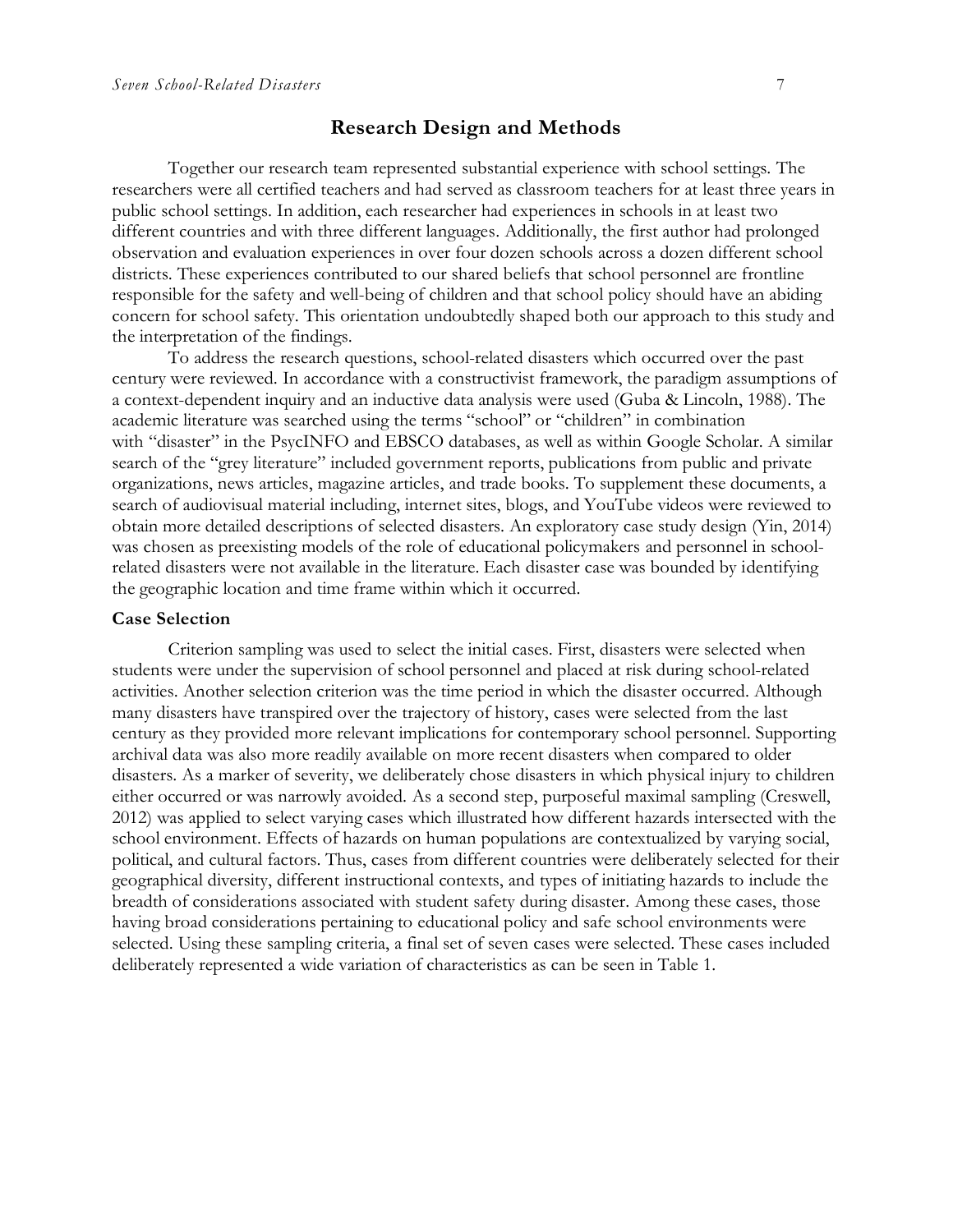| Name          | Date/             | Location | Type        | Curricula  | Consequences/    |
|---------------|-------------------|----------|-------------|------------|------------------|
|               | local time        |          |             | Activities | Casualties       |
| Sewol Ferry   | 16 April 2014     | South    | Vessel      | Field Trip | Approx. 300      |
| Disaster in   | $9:00 \sim 11:30$ | Korea    | Sinking     |            | were killed      |
| South Korea   |                   |          |             |            |                  |
| (2014)        |                   |          |             |            |                  |
| The Great     | 11 Mar. 2011      | Japan    | Earthquake/ | Regular    | Approx. 1,000    |
| East Japan    | 14:46             |          | Tsunami     | Curricula  | students were    |
| Earthquake    |                   |          |             | Activities | killed           |
| and Tsunami   |                   |          |             |            |                  |
| (2011)        |                   |          |             |            |                  |
| The Sichuan   | 12 May 2008       | China    | Earthquake  | Regular    | Approx. 10,000   |
| Earthquake in | 14:28             |          |             | Curricula  | students were    |
| China         |                   |          |             | Activities | killed           |
| (2008)        |                   |          |             |            |                  |
| Kumbakonam    | 16 July 2004      | India    | Fire        | Regular    | 94 primary       |
| School Fire   | Around 10:30      |          |             | Curricula  | students were    |
| Tragedy in    |                   |          |             | Activities | killed           |
| India         |                   |          |             |            |                  |
| (2004)        |                   |          |             |            |                  |
| Super         | $3 \sim 4$ April  | U.S.     | Tornadoes   | After      | 34 people died   |
| Outbreak      | 1974              |          |             | School     | and 1,150        |
| Tornadoes     |                   |          |             | Activities | injured          |
| (1974)        |                   |          |             |            |                  |
| Aberfan       | 21 Oct. 1966      | U.K.     | Landslide   | Regular    | 116 children and |
| Landslide     | 9:15              |          |             | Curricula  | 5 teachers were  |
| Disaster      |                   |          |             | Activities | killed           |
| (1966)        |                   |          |             |            |                  |
| New London    | 18 Mar. 1937      | U.S.     | Explosion   | Regular    | 294 students and |
| School        | 15:05             |          |             | Curricula  | teachers were    |
| Explosion     |                   |          |             | Activities | killed, 184      |
| (1937)        |                   |          |             |            | injured          |

**Table 1. Seven School-Related Disasters**

#### **Data Sources**

After identifying the seven disaster cases, we used archival records and documents as evidence (Yin, 2014) to acquire in-depth details about each selected case. In our archival search, we ensured that information about each disaster case was verified by multiple sources. At least two highly credible sources, either peer-reviewed print, institutional publications, or highly-regarded journalistic sources, were reviewed for each school-related case. Following established qualitative methods in disaster studies, attention was paid to the context of each disaster, specifically, the time, place, and circumstance in which each disaster occurred (Phillips, 2014).

#### **Data Analysis**

To address our first research question, we analyzed the seven selected cases for how children were placed at risk in particular disasters. We employed an embedded within-case analysis (Yin,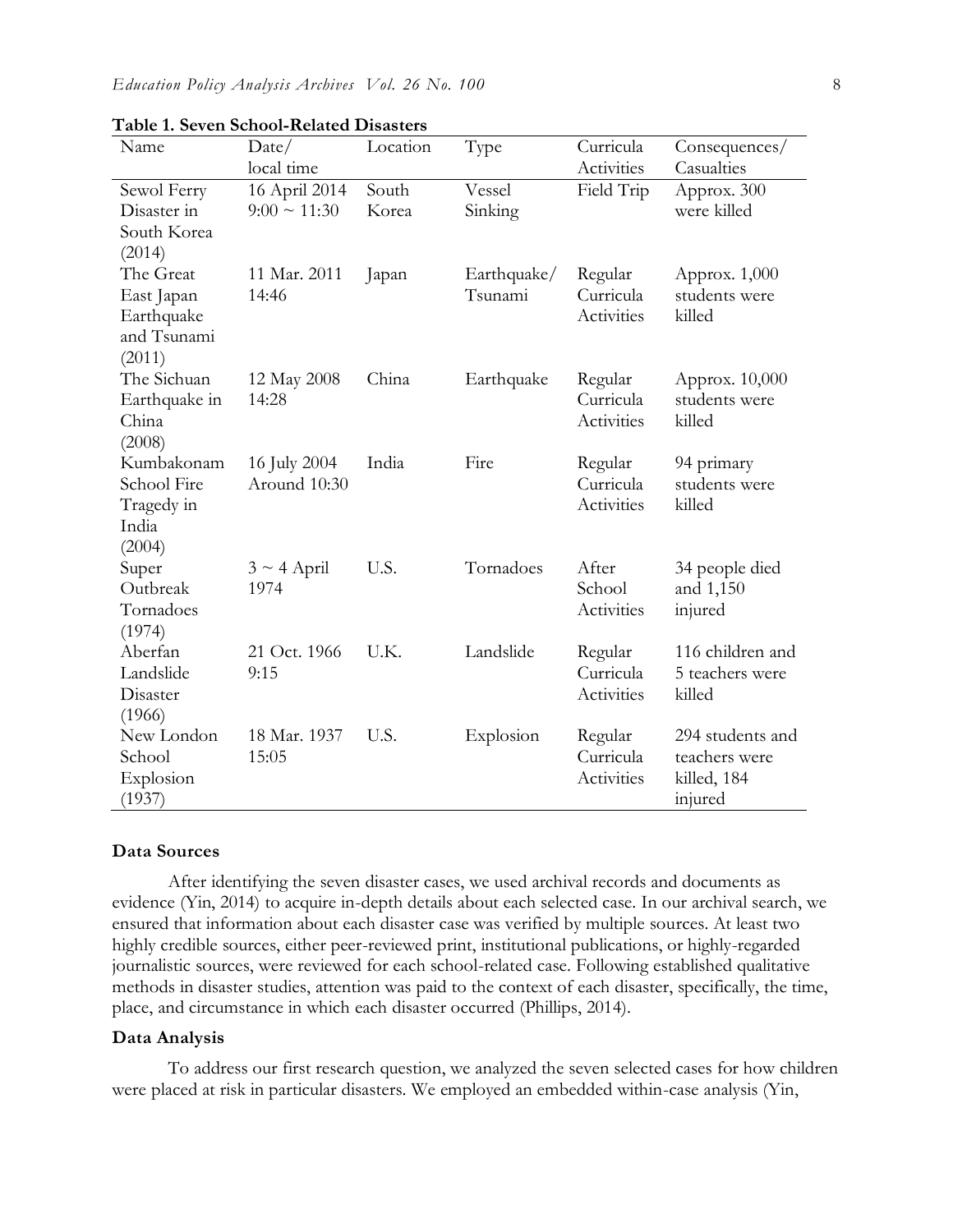2014) to determine situational factors which placed schoolchildren at particular risk during each disaster. As such, we analyzed how schoolchildren were affected while under the supervision of school personnel as an embedded unit of analysis within each disaster case. After each within-case description was completed, we identified explanations regarding each case (Yin, 2014). We then conducted a cross-case thematic synthesis in which common themes were identified which transcended the seven cases (see Yin, 2014). A total of six common themes were identified. To address our second research question, we then examined implications for policy and practice which could be derived from these common themes.

#### **Validation and Transferability**

Following recommendations from Creswell and Poth (2018) we engaged in three validation strategies used in qualitative research. First, we discussed and disclosed our positions as both teachers and researchers, discussing our shared concern for the safety of children in schools across the globe. Second, we corroborated our evidence through the triangulation of multiple data sources for constructing each of the cases. Multiple documents, videos, news reports, or publications were used to ensure the accuracy in constructing each case. Third, we provide a detailed description of each of the cases from which we derived common themes. In providing these case descriptions, we also allow for readers to make decisions regarding transferability (Lincoln & Guba, 1985) so that readers can determine whether themes derived from our analysis should be applied to other school disaster cases "because of shared characteristics" (Erlandson et al., 1993, p. 32). To increase the details which might increase transferability, we rewrote each school case multiple times, returning to the raw data on each case to add details and context which might be helpful to the reader. As such, our findings also reflect authenticity resulting from multiple viewpoints (Lincoln, Lynham, & Guba, 2011). Specifically, the range of cases selected represented multiple views of school disasters, the focus on school disaster was designed to raise the level of awareness among stakeholders, and the aim of our inquiry was to lead to action on the part of these stakeholders.

#### **Findings**

The following cases describe situational factors surrounding each disaster and how they affected children while under the supervision of school personnel. Each case includes analyzed explanations for how schoolchildren were placed at risk within these school environments.

#### **The Sewol Ferry Disaster in South Korea (2014)**

On April 16, 2014, the Sewol Ferry capsized and sank in the southwest sea of South Korea at the Maenggol Channel, which is notorious for its strong currents. In the ferry, 476 people were on board, including 325 high school students who were traveling to Jeju Island, a popular destination for school field trips. After capsizing, the ferry floated for about two and a half hours on the water. The captain asked all passengers to remain where they were, not changing his order even when he himself abandoned the ship. Following the crew's repeated instructions, most students and their teachers remained in their cabins to wait for rescue as seawater flooded their rooms. A total of 295 people on the ferry died, including 250 children and ten teachers, and only 172 people were rescued. The ferry was salvaged in 2017, and four more bodies were found. However, five bodies are still missing.

Post-disaster investigations found multiple causes for the disaster. First, when the ferry was purchased, modifications were made to increase the loading capacity of the ferry. These modifications caused a shift in center of gravity of the ship and resulted in imbalance. Second, sharp steering turns were made by a crew member, who had only six months experience working on the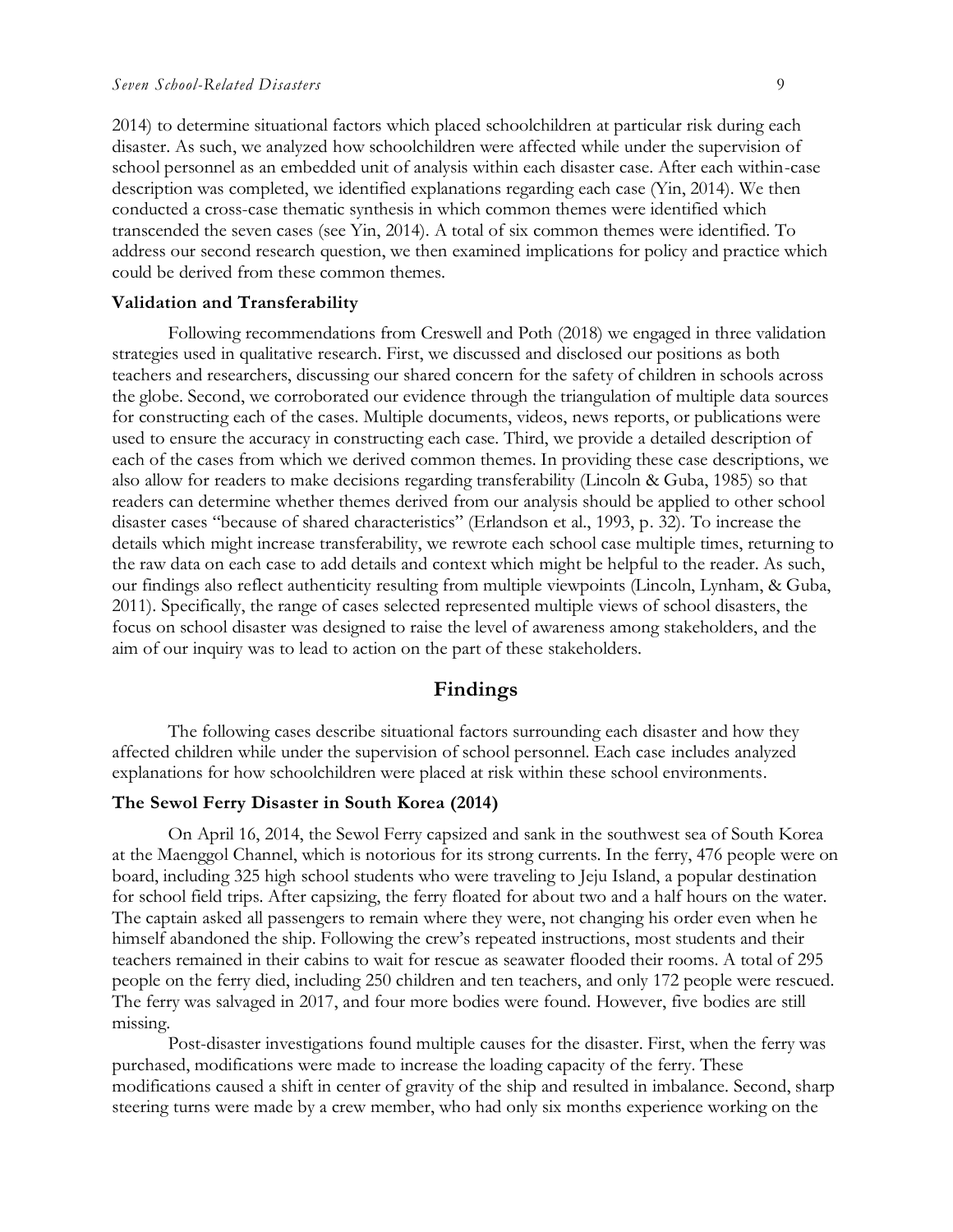ferry and contributed to instability in the ship's balance (Kim, 2015). Third, cargo on the ferry was overloaded and loosely tied, further contributing to the ship's imbalance when the ship made turns. Fourth, inspectors gave the ship only a cursory check and did not note the overloading (Choe, 2016). Fifth, the ballast for the ferry was only half filled in order to accommodate more cargo, making the ship even more vulnerable to tilting (Choe, 2014).

During rescue operations, both the crew of the ferry and the Korean government demonstrated incompetence in responding to the disaster. Investigations reported the crew of the Sewol ferry were poorly trained for emergency situations (Kim, 2015). When the capsizing began, they fled from the ferry without attempting to rescue passengers. In fact, the first emergency call from the ship was thus made by a student, not by the captain or the crew. The governmental coastguard who received the emergency call insisted the student give the latitude and longitude of the ship, which, understandably, the student could not provide. The coastguard arrived at the ferry 35 minutes after the initial call but was not aware that people were still aboard the ferry and therefore focused on picking up the fleeing crew members. Post disaster, experts concluded rescue operations were incompetent due to confusion in command and control, as well as a failure in communication among responsible government institutions during the disaster.

#### **The Great East Japan Earthquake and Tsunami (2011)**

The Great East Japan Earthquake and Tsunami (GEJET) took place on March 11, 2011. The magnitude of the earthquake was 9.0 and the following tsunami affected over 2000 miles of Japanese coastline. Despite the severity of the disaster, surprisingly, the confirmed death toll was only 15,893, representing 4% of the total population of the affected area (Ranghieri & Ishuwatari, 2014). The relatively low death rate has been attributed to the time of day at which the GEJET occurred: The disaster occurred in the afternoon when people were at school or work, where evacuation protocols are strongly institutionalized (Ranghieri & Ishuwatari, 2014). As a result, only 6.5% of these deaths were of children ("2011 Japan", 2016).

However, it was not the case that all schools were evacuated effectively. In Ishinomaki, Miyagi Prefecture, 70% of its students were killed in the disaster. Of the 108 children at Okawa Elementary School, 67 were confirmed dead, with seven missing, as well as 13 of the schoolteachers ("School that lost", 2011). The steel-reinforced two-story building was completely flooded to the ceiling of the second floor ("Ishinomaki to turn", 2016). According to reports by surviving children, they gathered in the schoolyard after feeling powerful earthquake movement. However, teachers were uncertain about what to do and scolded students when it was suggested they escape up the adjacent hill. Teachers ignored emergency warnings for nearly 50 minutes and remained in the schoolyard until the school was inundated by two tsunami waves (Kingston, 2016).

Two other cases illustrate factors contributing to the overall disproportionately low death toll for children in the GEJET. The first, commonly referred to as the "Kamaishi Miracle" occurred in a school district consisting of 2,900 primary and middle school students. When the earthquake hit, students and school personnel immediately evacuated to a higher point of safety 700 meters about the school, later moving to another evacuation point even 400 meters higher. Thirty minutes after the earthquake, when students heard the roar of the incoming tsunami they moved to an even higher evacuation point, with many older students helping younger students to climb to a higher area before the sea waves reached their school. These actions and decisions saved children's lives: Not a single child present in school on that day was killed (Ranghieri & Ishuwatari, 2014). Given that the earthquake and tsunami claimed 1,000 people out of 40,000 in the area and that all students at these schools survived seemed indeed to be a miracle. However, students at these schools had been welltrained in disaster evacuation program initiated in cooperation with the local Gunma University. The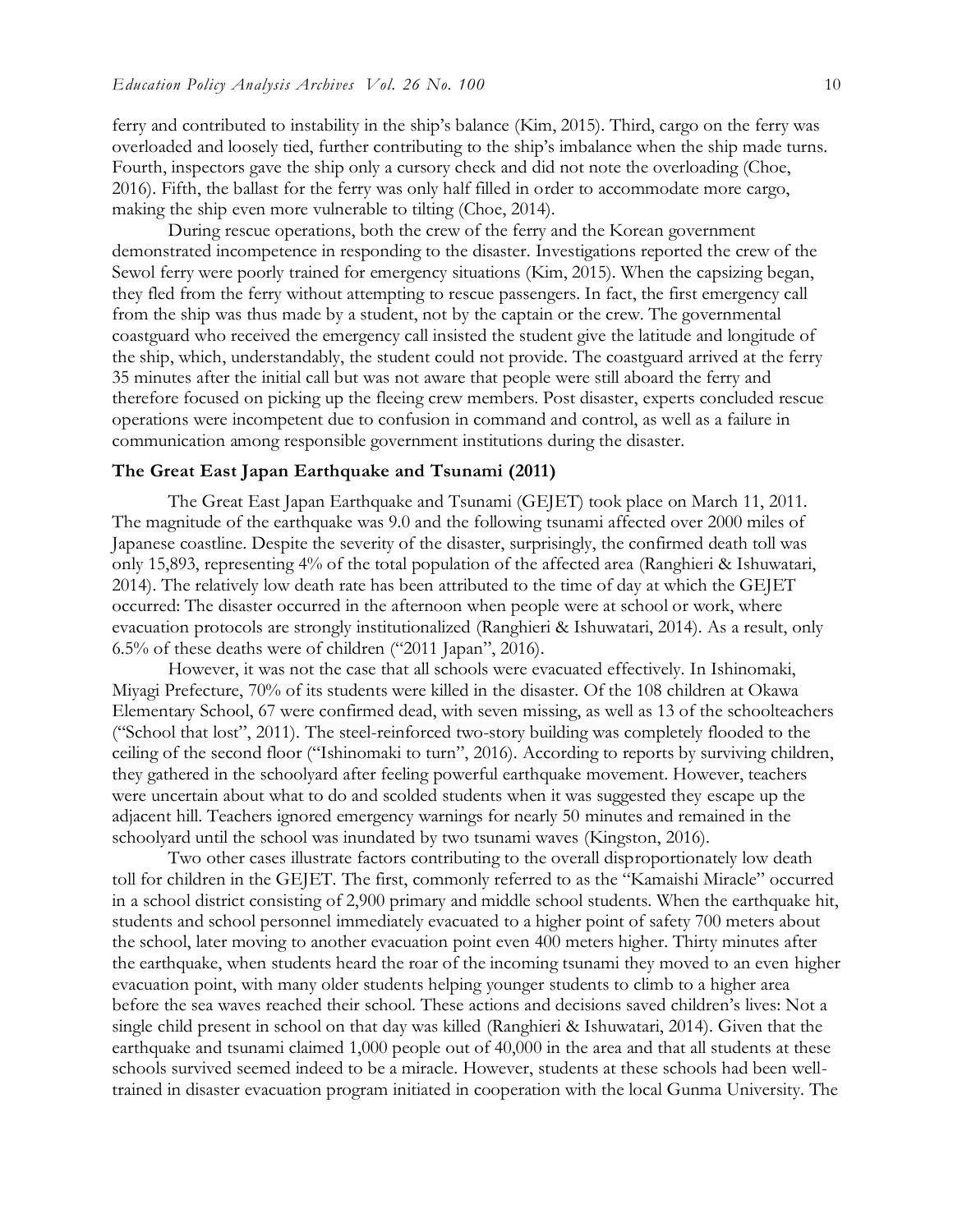program engaged the local community in preparing disaster risk maps and held evacuation drills at the elementary and junior high school and an annual drill with the local community (Ranghieri & Ishuwatari, 2014). In addition, a longstanding, traditional disaster evacuation procedure, "tendenko," was followed by the students. "Tendenko" is an evacuation procedure followed by generations of Japanese and consists of directly and immediately evacuating to higher ground, without first searching for relatives or friends (Fraser et al.*,* 2012). The practice encourages people to evacuate quickly as they assume others are also following the practice of tendenko and thus families will eventually safely reunite at the evacuation point. Many school children during the GEJET similarly enacted this principle through evacuating without delay and without waiting for direction from adults.

A second school-related example of successful evacuation took place during the GEJET. Two years before the earthquake and tsunami an evacuation stairway was constructed at the Omoto Elementary School. The school was constructed in a basin surrounded by a steep cliff, thus there was no escape route from the school in the event of a tsunami. However, students at the school provided suggestions to school administrators on how to improve disaster evacuation procedures following a regularly-scheduled tsunami evacuation drill. In response to these suggestions, a 30 meter evacuation stairway consisting of 130 steps was constructed behind the school which allowed children to quickly evacuate to a higher elevation. This simple construction saved the lives of 88 children during the GEJET (Ranghieri & Ishuwatari, 2014).

#### **The Sichuan Earthquake in China (2008)**

The Sichuan earthquake (also referred to as the Wenchuan earthquake) in China occurred on May 12, 2008. The earthquake had a magnitude of 7.9 on the Richter scale and a total of 87,150 people were killed or reported missing (Daniell, 2013). Almost 7,000 school classrooms collapsed and approximately 10,000 students died while at school during the earthquake (Wong, 2008).

Analysis of school buildings following the quake suggests much of the destruction and subsequent deaths of schoolchildren could have been avoided. Substandard building materials and shoddy construction were identified as primary causes of school collapse (Wong, 2008). Notably, many relatively new schools were flattened by the quake, while older schools were relatively less affected. Many new school buildings were also found to have serious defects in their construction, such as insufficient use of steel reinforcement rebar and floors, walls, and columns which were not attached with steel bindings (Divjak, 2008). These buildings thus tended to collapse quickly, even while neighboring buildings remained standing (Divjak, 2008). In many cases, people without building experience had been responsible for the construction of these schools. Negligence of the government in permitting and inspecting schools for safety was also found.

Among the 7,000 destroyed schools by the Sichuan earthquake, was Xinjian Primary School, which was attended by poor, rural students. Xinjian Primary School's four-story building collapsed within a few minutes following the quake and fatally crushed hundreds of young children. While there still is no official record provided by the Chinese government, family members estimated approximately 660 young students were killed in the disaster. According to engineering experts, the Xinjian Primary School construction evidenced the use of improper ratio of concrete and sand for columns, did not use sufficient iron rods in the concrete, showed insufficient wire binding to hold iron rebar together, and had inadequate concrete flooring slabs—all evidence of shoddy construction (Yardley, 2008). In addition, after the earthquake, ambulances and rescue vehicles were not able to reach the Xinjian school building easily as the driveway into the school courtyard was too narrow for these vehicles to pass (Yardley, 2008). In contrast, Beijie Primary School, located only five-minute walk away from the Xinjian Primary School, was still standing and no children lost their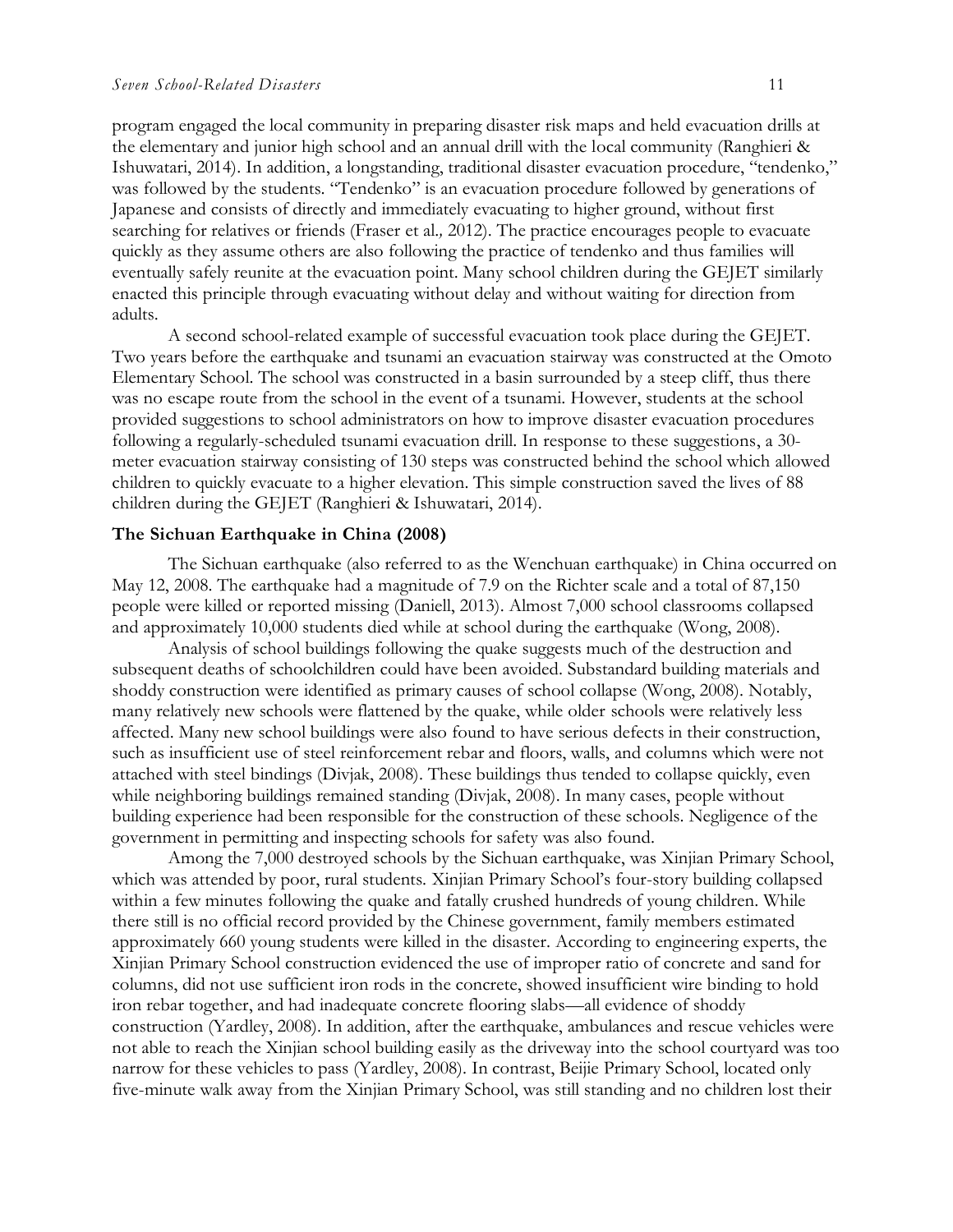lives. Of note is that Beijie Primary School was attended by children from wealthy families, including Communist Party bureaucrats, while Xinjian was operated by a small, local district with much less money (Divjak, 2008).

Another issue was standards for buildings in China range from a high grade of Level 1 to a low grade of Level 4, based on perceived importance of the building. Interestingly, China assigns school buildings only a Level 3 score (Divjak, 2008). As most buildings in Sichuan are not designed to meet the highest standards for seismic protection, regulation for school buildings is also comparatively low (Divjak, 2008). After the quake, reports suggested that low school budgets contributed to the compromised safety of children in these schools. While some school administrators were aware there were serious faults in the construction of some schools and, in fact, attempted to get funds for rebuilding them, their requests were denied or ignored by local governmental officials.

#### **Kumbakonam School Fire Tragedy in India (2004)**

One of the largest school-related disasters in Indian history occurred on July 16, 2004, in the town of Kumbakonam in the state of Tamil Nadu. In a building located between two residential buildings, three different schools were operating: the Sri Krishna Aided Private School, Saraswathy Nursery and Primary School, and Sri Krishna Girls High School. These three schools contained more than 800 students within one three-story building. When the fire initiated, teachers asked children to stay in a classroom, locked the door, and left to extinguish the fire. The fire escalated out of control and the 125 elementary children in the locked classroom were forgotten in the ensuing evacuation (Satapathy & Walia, 2006). A total of 94 children, whose ages ranged from 8 to 10 years old, were burnt to death while 18 others were seriously injured.

The investigation following the fire revealed it started in the kitchen on the first floor where the noon meal was being prepared. The kitchen's thatched roof was ignited by flames from firewood used in cooking. The fire then spread quickly across the highly flammable thatched roof, which covered many of classrooms at the school compound. While older children on the lower floor could escape, younger children on the upper floors had to use a single narrow stairway, which was full of miscellaneous materials preventing both escape from the classroom and rescue workers seeking to enter the classroom. In addition, the school had no fire extinguishers. Officials said the first-floor kitchen, thatched roof, and single escape route were all in violation of Indian fire regulations (Rohde, 2004). In some cases, teachers reportedly told their students to stay in their classrooms, telling them the smoke was simply the usual amount that emanated from the kitchen (Sampath, 2005).

The fire raged for three hours, during which rescue efforts were not effective. As firefighters could not access the classroom through the doorway, they had to break the outside concrete school walls to reach the children. In addition, fire fighters and other first responders had difficult accessing the school building as it only had one entrance, a single flight of stairs, and was located between two residential buildings (Srinivasan, 2004). Teachers at the school did not appear to be trained to handle fire evacuations. Several witnesses reported many teachers evacuated from the building alone, leaving their students behind.

#### **Super Outbreak Tornadoes (1974)**

Over two days in 1974, the most violent tornado outbreak in U.S. history was recorded. A total of 147 tornadoes, half of which were classified as F2 or higher, touched down in 13 states on either the 3<sup>rd</sup> or 4<sup>th</sup> of April. At one point, as many as 15 separate tornadoes were occurring simultaneously (Abbey & Fujita, 1983). The Super Outbreak tornadoes killed 330 people and injured 5,484 (NOAA, 2016). Of note was that nine schools were destroyed in the outbreak (Grazulis,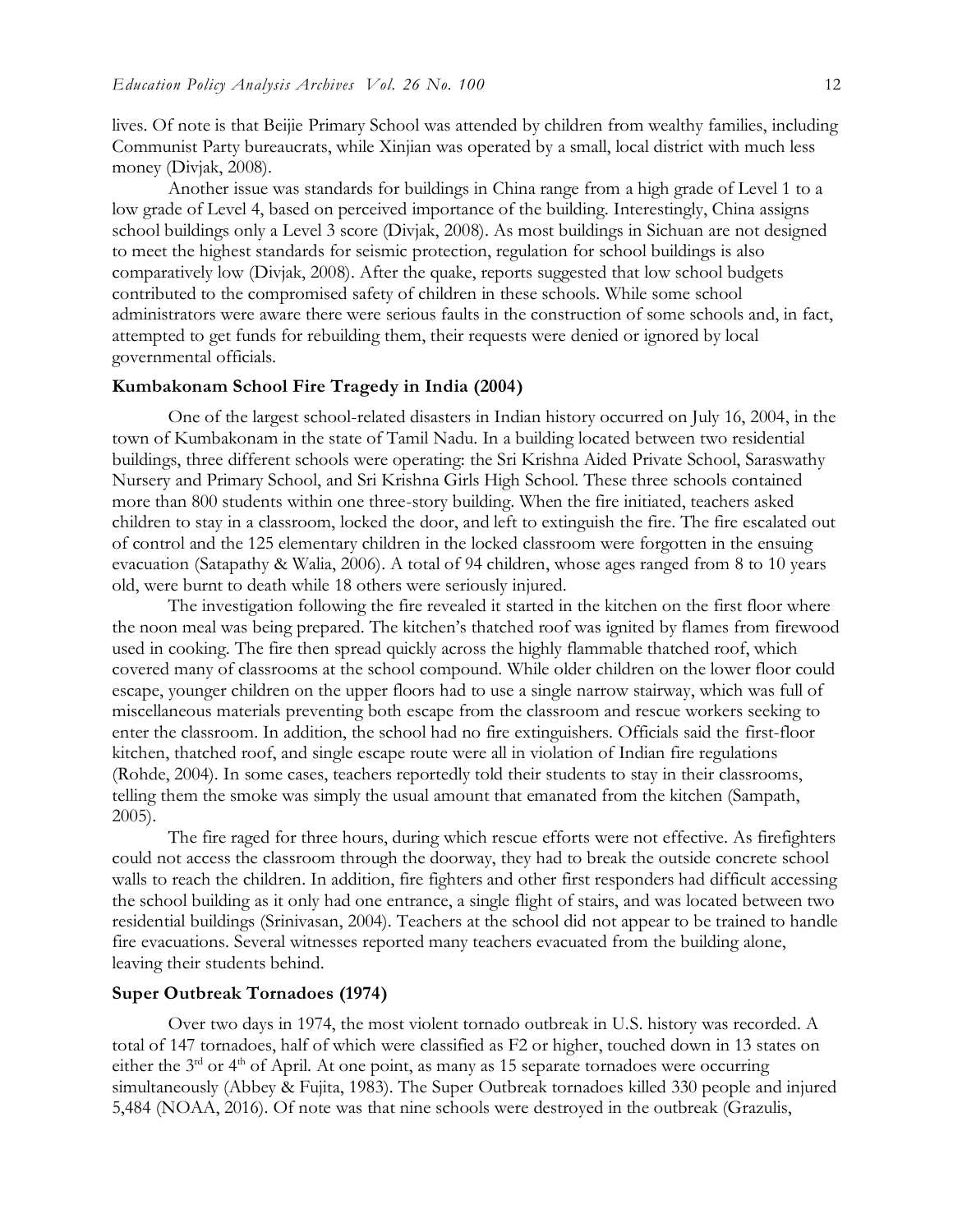1993). In Xenia, Ohio, a F5 tornado touched down at 4:40 p.m. and devastated much of the town, including Xenia High School. Although school had been dismissed for the day, some students remained and were practicing for a play. The students heard the warning sirens and took cover in the main hallway. Shortly after, the tornado lifted and then dropped a school bus onto the stage where students had been practicing just moments before. Five schools, including Xenia High School, were destroyed, as were nine churches and 180 businesses. The tornado was the deadliest of the Super Outbreak, killing a total of 34 people and injuring 1,150 (Grazulis, 1993). Engineering studies done on schools damaged during the two days of the Super Outbreak confirmed inside hallways provided the safest place during the tornadoes. However, classrooms with walls to the outside or gymnasiums with wide roof spans were found to be the most dangerous places for students to shelter during storms (NOAA, 2016). This information was later used to inform future building designs of schools.

While the Super Outbreak of 1975 was notable for the number of schools that were damaged or destroyed, there were, in fact, no recorded school-related deaths. Severe weather watches began on Wednesday morning of the 3<sup>rd</sup> of April, but the storm and related tornados did not begin until later that afternoon. The first schools impacted were those in Xenia, but the tornado fortunately touched down after schools had officially been dismissed for the day. The time of day the Super Outbreak began, together with widespread storm warnings, led to school cancellations which undoubtedly saved schoolchildren's lives. In contrast, the Tri-State Tornado of 1925, which occurred during the school day, killed hundreds at schools, including 33 students at a school in DeSoto, Illinois, representing the worst tornadic death at a single school in U.S. history.

#### **Aberfan Landslide Disaster (1966)**

For over five decades, excavated waste debris from the Merthyr Vale coal mine was deposited in waste tips on the side of a high ridge in South Wales. Loose rocks and mining rubble were heaped on top of porous sandstone, which covered several underground springs. A primary school in the village of Aberfan, Pantglas Junior School, sat at the foot of the eastern slope of the ridge. On the morning of October 21, 1966, after several days of heavy rain, a 131-foot-high coal waste tip collapsed and water-saturated debris began to flow down the eastern slope at a high speed. Fog in the area prevented visibility of the landslide from the town below. By the time the mass reached the village of Aberfan, it was 39 feet deep and contained over 40,000 cubic meters of debris. "The landslide behaved like a liquid, but with twice the density of water, sufficient to demolish everything in its path" (Cherry & Petley, 2011). The landslide destroyed 20 houses, the Pantglas Junior School, and part of the senior school. The final death toll was 144. Almost half of all the children at the Pantglas Junior School were killed; 116 were children between the ages of 7 and 10, and five were teachers. The headmaster was also found dead, cradling the bodies of five children in his arms.

The timing of the disaster, at approximately 9:15 a.m., is of note in that the landslide reached the school just minutes after the elementary students had entered the school building. In addition, a school holiday was scheduled to begin that afternoon—had the landslide occurred the next day or even several hours later, the elementary schoolchildren would no longer have been in their classrooms. The secondary school, conversely, did not start until 9:30 a.m., and many of those students were still walking to school at the time of the landslide.

A tribunal was appointed to investigate the context surrounding the disaster. The specific cause was determined to be a build-up of water in the waste tip. Earlier notices that the tip was located on top of known stream and was instable had been ignored by both the mine's management and tip workers. In addition, tips at the mine were added to in a disorderly and unplanned manner.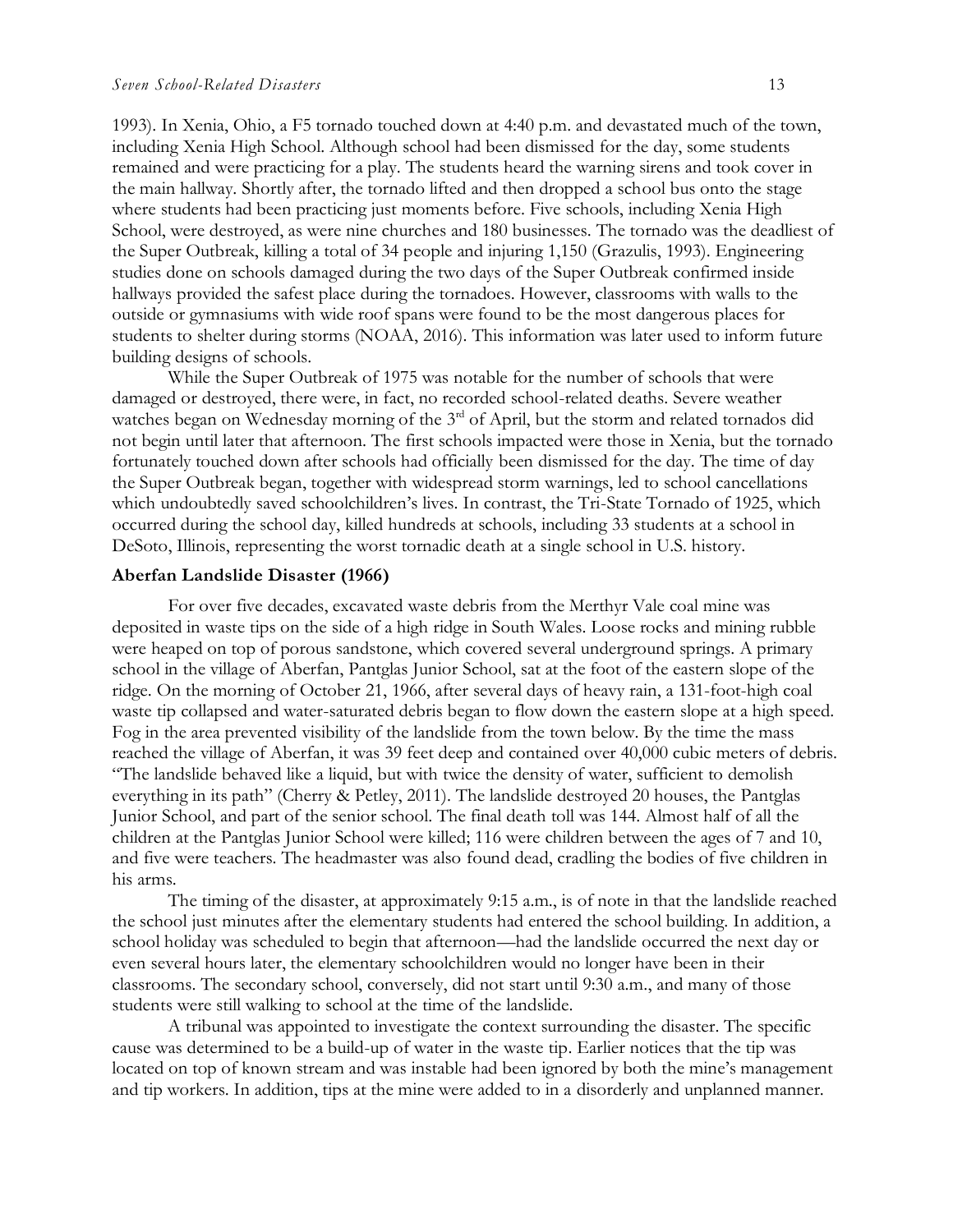Other tips at the mine built on top of springs or watercourses had previously failed or had given indications they were unstable. The dangerous situation at Aberfan thus had clear precedence and should have been avoided (Cherry & Petley, 2011). A governmental tribunal determined the responsibility for the disaster rested wholly with the National Coal Board (NCB) and with its Chairman, Lord Robens. However, no NCB staff were ever fired or prosecuted as a consequence of the disaster. The event remains the worst landslide disaster in the history of the United Kingdom.

#### **New London School Explosion (1937)**

On March 18, 1937, at 3:30 pm, a gas leak led to an explosion in a school in the East Texas town of New London. The school itself was new and well-constructed, having been funded through lucrative oil production in the area. However, while the school had been originally designed and constructed to be steam-heated, school officials changed the original plans in favor of gas heating (Rozelle, 2012). In addition, earlier the same year, with recommendation from the district superintendent, the School Board cancelled the school's natural gas contract and had plumbers tap into a residual natural gas line in order to save money on heating in the school building (Rozelle, 2012). At that time, many buildings and residences in East Texas similarly tapped into natural gas lines; gas extracted along with oil production was seen as a waste product and thus oil companies ignored this common practice (Rozelle, 2012). However, the connection to the residue gas line in the crawl space under the New London school was faulty and insufficient ventilation caused gas to accumulate in the space. As natural gas is odorless and colorless, the leak was not detected and gas filled the crawl space that ran the entire 253 feet of the school building. When an electric sander in a classroom near the crawlspace was turned on, the switch ignited the gas (The New London Texas School Explosion, 2016). The pressure built up to at least ninety pounds per square inch, more than any structure could tolerate (Cox, 2015). The explosion blew the roof off the school and eyewitnesses reported the building lifted off the ground and collapsed from north to south, with most of the walls tumbling inside the structure's foundation (Cox, 2015). Over 294 students and teachers were killed in the disaster, making it the deadliest school-related disaster in U.S. history ("The tragic events," 2016). An additional 184 individuals were injured (Dingus, 2001).

The state investigation found no fault with the school district or any of its employees (Cox, 2015). However, after the disaster, the Texas Legislature met in emergency sessions and enacted the Engineering Registration Act to mandate that public works must be designed and constructed under the supervision of a licensed professional engineer. As a direct result of the disaster, the Texas Legislature also passed a law requiring gas producers to add a sulphur-smelling chemical, mercaptan, to natural gas, as an aide to detect natural gas. Adding odor to natural gas to aid in detection of gas leaks is now a practice followed world-wide.

#### **Discussion**

We return here to reframe these cases employing our social vulnerability theoretical lens. The contexts for these seven cases were deliberately chosen for maximum variation with respect to geographical location, type of natural hazard, and instructional context. However, we argue that social, economic, and political factors preexisted which contributed to the vulnerability of schoolchildren *before* each of these disasters occurred. Societies construct schools which do not protect children from fires, earthquakes, explosions, or environmental hazards. Societies neglect to put in place necessary protections for schoolchildren on field trips or engaging in after school activities. Societies choose not to properly train teachers on evacuation procedures. Without these safeguards, children are placed at risk during school-related activities. The social vulnerability perspective views these socially-constructed situations as interacting with the inherent physical and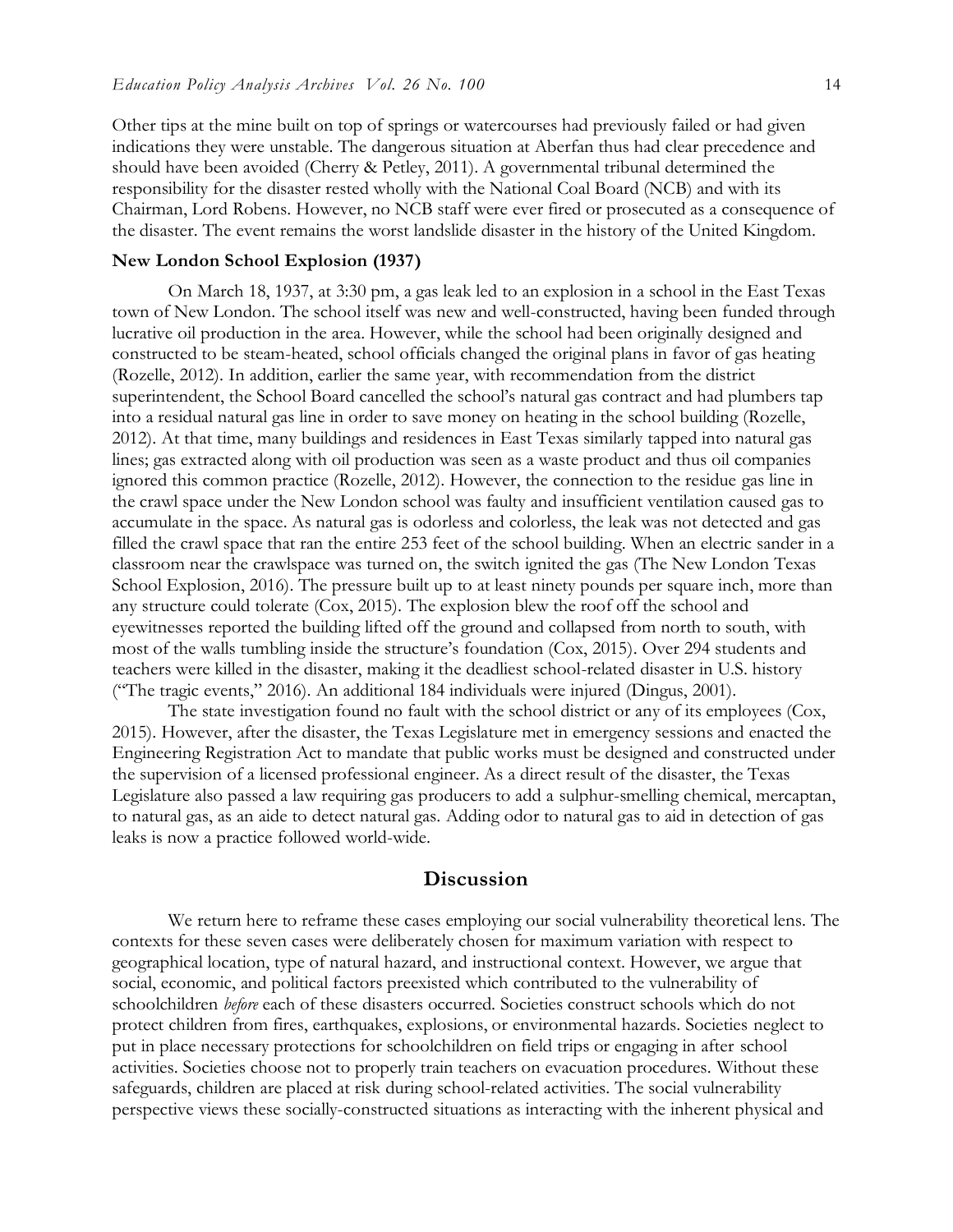cognitive characteristics of children, thus placing schoolchildren disproportionately at risk when they are exposed to natural hazards. To reduce disaster risk, social vulnerability theory points to protective actions we as a society should take before hazards occur and suggests these actions be particularly focused on groups, such as children, which bear the disproportionate effects of disaster.

Our cross-case thematic analysis found six issues educational policymakers, administrators, and teachers should consider in preventing and responding to school-related disasters. First, school safety practices apply not only when students are at school—they apply anytime children are under the supervision of school personnel—at the school site, on a ferry in South Korea, or while practicing for a play after the school day has ended. Emergency situations can occur suddenly and unexpectedly, making knowledge of emergency procedures across the multiple settings in which schooling takes place essential for school personnel. While districts may practice one type of drill (for example, fire or earthquake drills) on the school campus on a regular basis, much more comprehensive emergency training is needed to assure student safety.

Second, it must be emphasized that factors which place schoolchildren at risk also place school personnel at risk. While it was our primary intent to focus on schoolchildren, we found teachers and other school personnel also vulnerable in school-related disasters. Often school personnel take considerable risks to protect children—thus increasing their own vulnerability to hazards. For example, during the Sewol ferry disaster, one teacher gave his life jacket to one student, went downstairs to rescue his other students, and subsequently drowned. In the Aberfan disaster, the headmaster protectively encircled several children in his arms before dying in the landslides. School contexts, which require personnel to lead and supervise evacuation and sheltering procedures for children, are also hazardous for the adults which work in them.

Third, teachers and school administrators need to be well-trained and knowledgeable about emergency procedures so they can make independent decisions in emergency situations. Children look to teachers for effective direction and reassurance in disaster. Particularly in quickly developing emergency situations, such as fires, earthquakes, or tornados, school personnel may have to decide whether to direct students to shelter-in-place or to evacuate the settings. Teachers need to determine best evacuation routes, give quick instructions to their student and ensure all children are safely evacuated. Following disaster, students often continue to need psychological support from teachers (Ducy & Stough, 2011). Divestment in teacher education and funding for teacher training not only affects the quality of education but can increase the social vulnerability of both students and teachers to disasters.

Fourth, children must be knowledgeable about emergency procedures, particularly evacuation procedures, so that they are not completely reliant on teachers for emergency instructions. Teachers and school personnel are at risk of dying or becoming incapacitated during school disasters. The more knowledgeable students are about taking evasive action, the more independently they can respond in these situations. For example, as seen in the Great Japan disaster, older students at the school assisted younger students in evacuating. Disaster practices and policy also can be strengthened by the input of students. Like teachers, children inhabit their classrooms and schools on a daily basis and may have observations and ideas to share which can improve emergency procedures. Allowing schoolchildren to be undertrained and passive actors in disaster contributes to their vulnerability in disaster. Conversely, increasing student knowledge and agency is likely to decrease vulnerability to disasters.

Fifth, most school disaster cases we reviewed could have been prevented through safe school construction. In the Sichuan earthquake, shoddy construction of some schools caused student deaths, while other structures survived the earthquake. This was also seen in the collapse of an elementary school in 2002 in San Giuliano di Puglia, Italy, where 26 children died in a school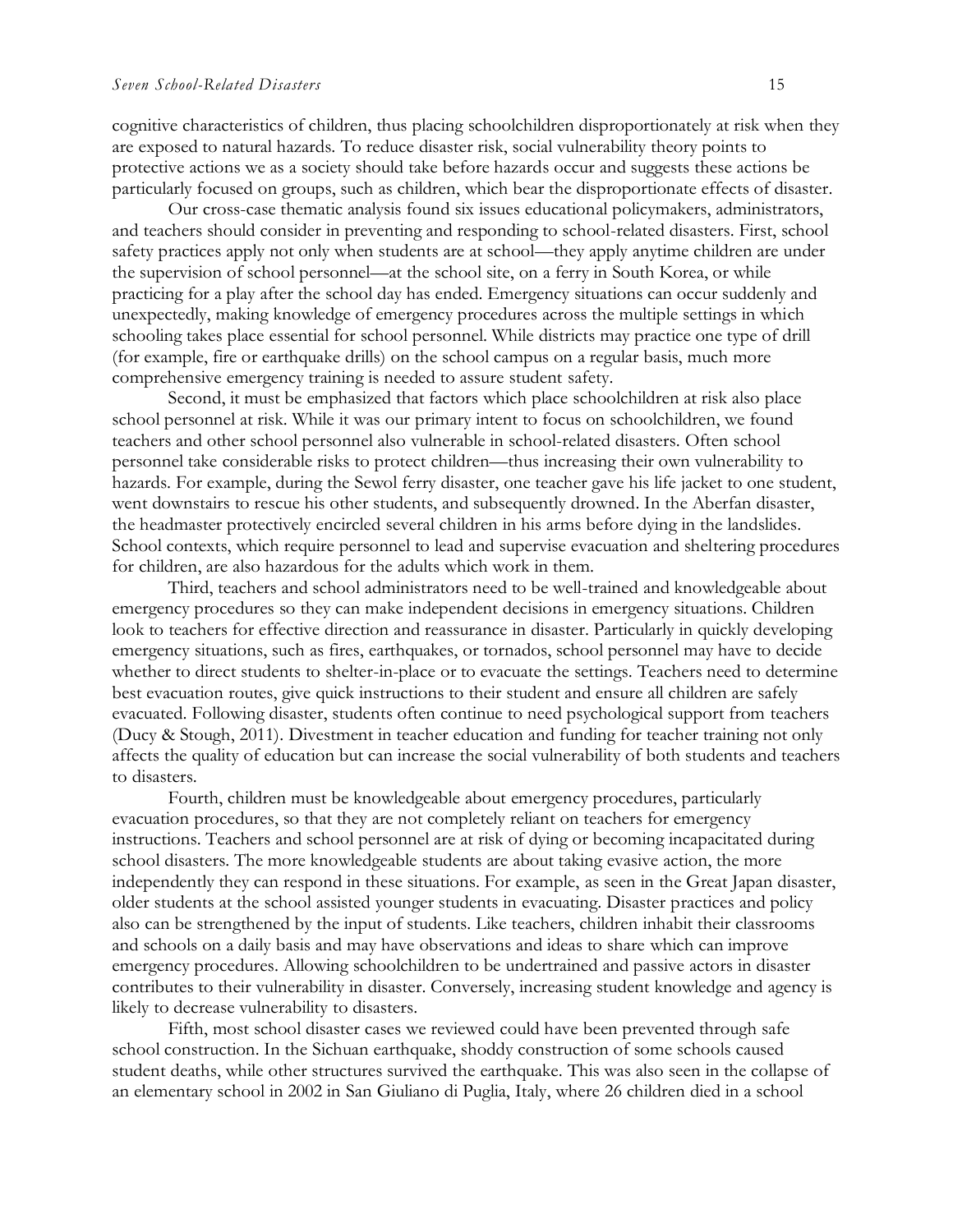undergoing remodeling, while other older buildings around it were left standing and successfully sheltered students. The highest level of safe engineering principles should be used in order to protect children who, as previously noted, are physically at-risk to the effects of disaster. School construction also needs to be fireproof and tornado proof to the extent possible: The Kumbakonam School Fire started and then quickly spread across a highly flammable thatched roof. Schools also should be built in areas safe from the impact of hazards: The Aberfan schools in Wales were located directly below a sliding coal tip. School design additionally needs to incorporate areas for students to shelter-in-place as well as evacuation routes, windows, and doors made for easy egress. Again, the social vulnerability perspective points out it is *preexisting factors,* such as allowing schooling to take place within unsafe construction, which contributes to vulnerability in disaster.

Finally, educational policymakers, especially school boards, have a pivotal role in establishing policies which ensure safe learning environments for children. School construction, in particular, requires careful oversight by governmental entities to ensure right action has been taken by construction companies to protect children from hazards. School engineers need to be consulted and their safety recommendations carefully followed. The New London school, though using the commonly accepted practice of "tapping into" a gas line, did not have the line inspected by certified personnel. The ship in the Sewol Ferry Disaster evidenced numerous safety violations which were overlooked. To date, the Korean government has failed to hold high-level officials accountable for this disaster, despite continuing calls from the public and parents of the dead students. In these instances, the actions of policymakers directly influenced student safety and mortality. Social vulnerability theory has previously pointed to political and policy-related decisions, for example in Hurricane Katrina (Finch, Emrich, & Cutter, 2010), which led to some segments of the population being placed differentially exposed to hazards. We stress here that it is the decisions of school boards, governments, and policymakers which allow for unsafe construction which, in turn, leads to increased child mortality in disaster.

#### **Implications for Policy and Practice**

Given our social vulnerability lens that preexisting inequalities lead to disproportionate effects on marginalized segments of society, we believe changes in current policy and practices can reduce the risk that schoolchildren and teachers experience in disaster. A number of researchers (e.g. Blaikie, Cannon, Davis, & Wisner) and world organizations (e.g. United Nations International Strategy for Disaster Reduction, 2009) have reframed discourse surrounding disasters and emphasize *disaster risk reduction* as the priority in disaster studies. Within this framework, social vulnerability theory points to reducing the disproportionate risk children, minority groups, people with disabilities, the frail elderly, and other marginalized groups live with *before* hazards such as earthquakes, fires, and hurricanes occur. Disaster risk reduction thus involves examining preexisting causes of disproportionate risk, as we have done with the seven cases in this study, and then taking action to reduce particular risks associated with these populations.

Educational policymakers are key players in ensuring that disaster risk reduction takes place (UNISDR, 2012). Foremost, school risk reduction requires a pervasive culture of preparedness. A preparedness culture entails involvement at multiple levels and consideration of the multiple locations in which schooling takes place. School personnel and educational policymakers must be active participants in this culture, advocate for this culture, and teach preparedness culture. Teachers and school administrators need to be aware of possible hazards in all environments into which they bring children and prepared to take autonomous action. While most U.S. schools have emergency response and disaster plans for when school is in session (Chung et al., 2009; Kano & Bourque,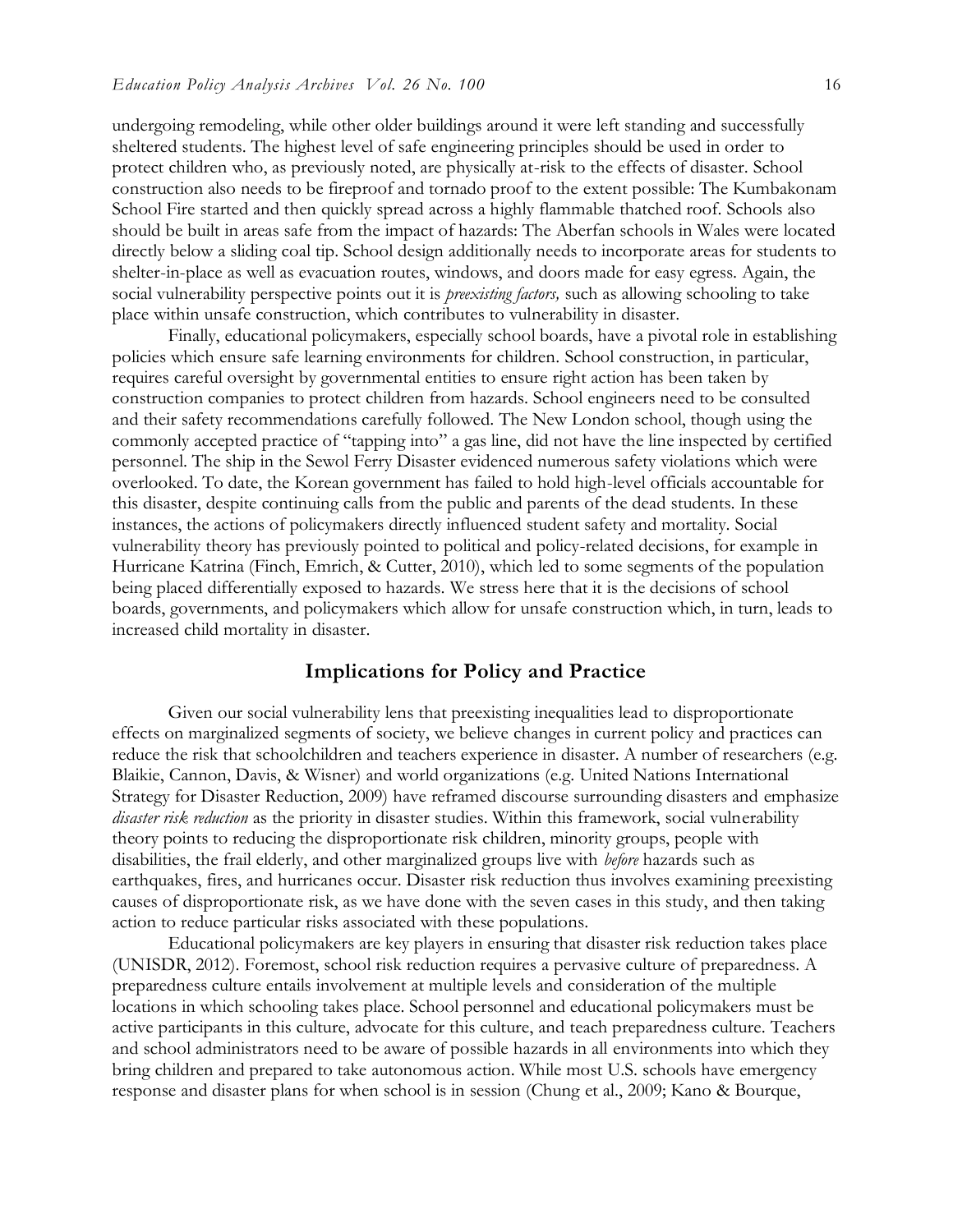2007), as we have illustrated, disasters also occur outside of the instructional day. Administrators can organize disaster education and involve staff in emergency planning. Teacher education programs also should consider disaster risk reduction as part of the curriculum for prospective teachers (Twigg, 2015). Schools are excellent places for disaster education and disaster risk reduction and emergency procedures should be incorporated into the school curriculum where possible (Kelman, 2011; Petal, 2008). Disaster risk education in schools is also linked to overall community preparedness as students can be instrumental in bringing knowledge and practices learned at school back home to their families.

The quality of school infrastructure directly affects the mortality of both children and school personnel during disaster. School construction and building codes should thus follow the highest standard of protection for those within. School superintendents and building principals are often consulted while new schools are being constructed and can provide important input to school boards on potential hazards to students. And, while school construction might seem out of the prevue of teachers, they can support grassroot advocacy efforts towards increased school safety. Sudden-onset hazards can be particularly destructive. In these instances, school personnel may be responsible for sheltering-in-place with their students and infrastructure needs to withstand the hazard for the duration. Teachers also spend many hours in school buildings and can monitor and report building conditions which may place schoolchildren at risk. In some communities, schools will serve as evacuation or relief centers following a disaster, so construction which can withstand the effects of natural hazards is doubly important.

Finally, school disasters can prompt new governmental and educational policy. Following the New London disaster, the state of Texas mandated that public works, including schools, must be constructed by a professional engineer, and mercaptans added to natural gas to provide an odor to natural gas. This practice is now enacted around the world. Similarly, damage done to schools in the Long Beach earthquake of 1933 led to progressive engineering standards, requiring U.S. schools be built to withstand earthquakes with minimal risk to human life and safety (Birkland, 2006). Lessons learned from the 1974 Super Tornado Outbreak let to designing future school buildings which provided more protection while sheltering-in-place during a hazardous event. School disasters have also led to increased governmental mandates that emergency preparedness and disaster risk reduction education be taught in school curriculum and teacher education programs (Petal et al. 2015). However, continued policy efforts are needed to continue to reduce risks to schools, schoolchildren, and school personnel.

Policymakers have an essential role in ensuring schools are safe locations for children to be during disasters. Petal et al. (2015) justly assert that "no society should tolerate a choice between the safety of children's lives and their education" (p. 7). Administrators and teachers have a particular responsibility to be knowledgeable about evacuation and sheltering procedures wherever and whenever school-related activities take place. When this principle is ignored appalling consequences can result. As illustrated in the seven cases above, school-related disasters often involve preexisting vulnerabilities to risk and disaster. By participating in and advocating for a culture of preparedness, policymakers can better protect schoolchildren, as well as school personnel, in disaster situations.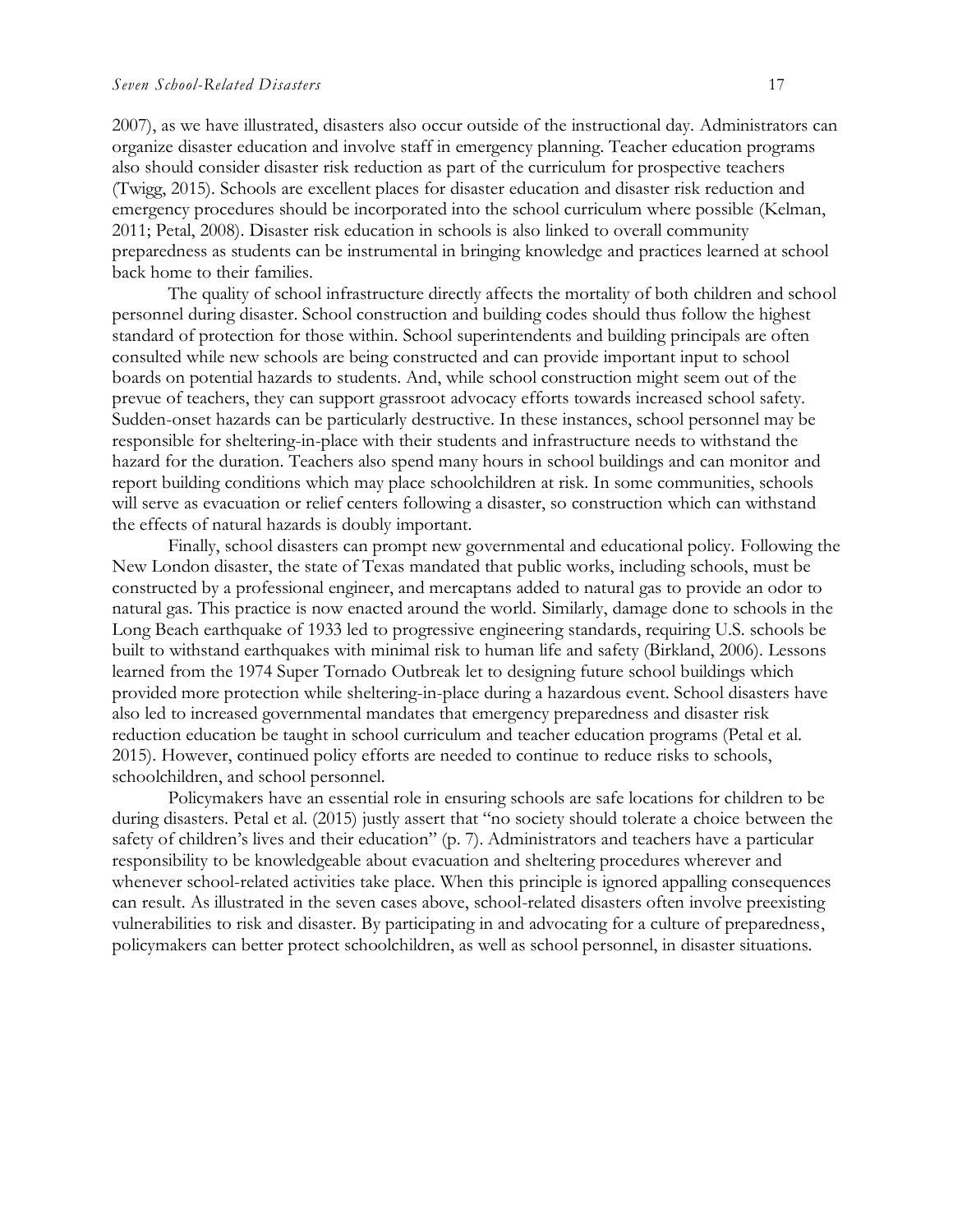#### **References**

- 2011 Japan earthquake-tsunami fast facts (2016, March 14). *CNN News*. Retrieved from [http://www.cnn.com](http://www.cnn.com/)
- Abbey, R. F., & Fujita, T. T. (1983). Tornadoes: The tornado outbreak of 3–4 April 1974. *The Thunderstorm in Human Affairs*, 37-66.
- Agency for Healthcare Research and Quality. (2010). *National Commission on Children and Disasters: 2010 Report to the President and Congress.* AHRQ Publication. Retrieved from <http://archive.ahrq.gov/prep/nccdreport/nccdreport.pdf>
- Barrett, E. J., Ausbrooks, C. Y. B., & Martinez-Cosio, M. (2008). The school as a source of support for Katrina-evacuated youth. *Children Youth and Environments, 18*(1), 202-235.
- Bastidas, P., & Petal, M. (2012) Assessing school safety from disasters: A global baseline report. *United Nations International Strategy for Disaster Reduction (UNISDR).* Retrieved from [http://www.unisdr.org/files/35274\\_2012schoolsafetyglobalbaseline.pdf](http://www.unisdr.org/files/35274_2012schoolsafetyglobalbaseline.pdf)
- Birkland, T. A. (2006). *Lessons of disaster: Policy change after catastrophic events*. Washington, DC: Georgetown University Press.
- Blaikie, P., Cannon, T., Davis, I., & Wisner, B. (2014). *At risk: Natural hazards, people's vulnerability and disasters*. New York: Routledge.
- Boon, H. J., Brown, L. H., Tsey, K., Speare, R., Pagliano, P., Usher, K., & Clark, B. (2011). School Disaster Planning for Children with Disabilities: A Critical Review of the Literature. *International Journal of Special Education, 26*(3), 223-237.
- Cherry, B., & Petley, D. (2011, October 21). Remembering Aberfan 45 years ago today. Retrieved from [http://blogs.agu.org/landslideblog/2011/10/21/remembering-the](http://blogs.agu.org/landslideblog/2011/10/21/remembering-the-aberfan-disaster-45-years-ago-today/)[aberfan-disaster-45-years-ago-today/](http://blogs.agu.org/landslideblog/2011/10/21/remembering-the-aberfan-disaster-45-years-ago-today/)
- Choe, S. H. (2014, May 15). Captain and 3 officers charged with murder in Korean ferry sinking. *The New York Times*, Retrieved from [http://www.nytimes.com](http://www.nytimes.com/)
- Choe, S. H. (2016, June 11). South Korea families watch salvaging, hope for truth. *The New York Times*. Retrieved from [http://www.nytimes.com](http://www.nytimes.com/)
- Chung, S., Danielson, J., & Shannon, M. (2009). *School-based emergency preparedness: a national analysis and recommended protocol*. Rockville, MD: Agency for Healthcare Research and Quality.
- Columbia University School of Nursing. (2005). *Emergency: Incidents affecting children.* Retrieved from<http://ccnmtl.columbia.edu/projects/eprep/children/print.html>
- Cox, M. (2015). *Texas disasters: True stories of tragedy and survival* (2nd ed.). Guilford, CN: Globe Pequot Press.
- Creswell, J. W. (2012). Qualitative inquiry and research design: Choosing among five approaches (3rd ed.). Thousand Oaks, CA: Sage Publications.
- Cutter, S. L., & Emrich, C. T. (2006). Moral hazard, social catastrophe: The changing face of vulnerability along the hurricane coasts. *The ANNALS of the American Academy of Political and Social Science, 604*, 102-112. https://doi.org/10.1177/0002716205285515
- Daniell, J. (2013, May 9). Sichuan 2008: A disaster on an immense scale. The BBC News. Retrieved from<https://www.bbc.com/news/science-environment-22398684>
- Deering, C. G. (2000). A cognitive developmental approach to understanding how children cope with disasters*. Journal of Child and Adolescent Psychiatric Nursing, 13*(1), 7-16. https://doi.org/10.1111/j.1744-6171.2000.tb00070.x
- Dingus, A. (2001, March). The New London school explosion. *Texas Monthly*, Retrieved from [http://www.texasmonthly.com](http://www.texasmonthly.com/)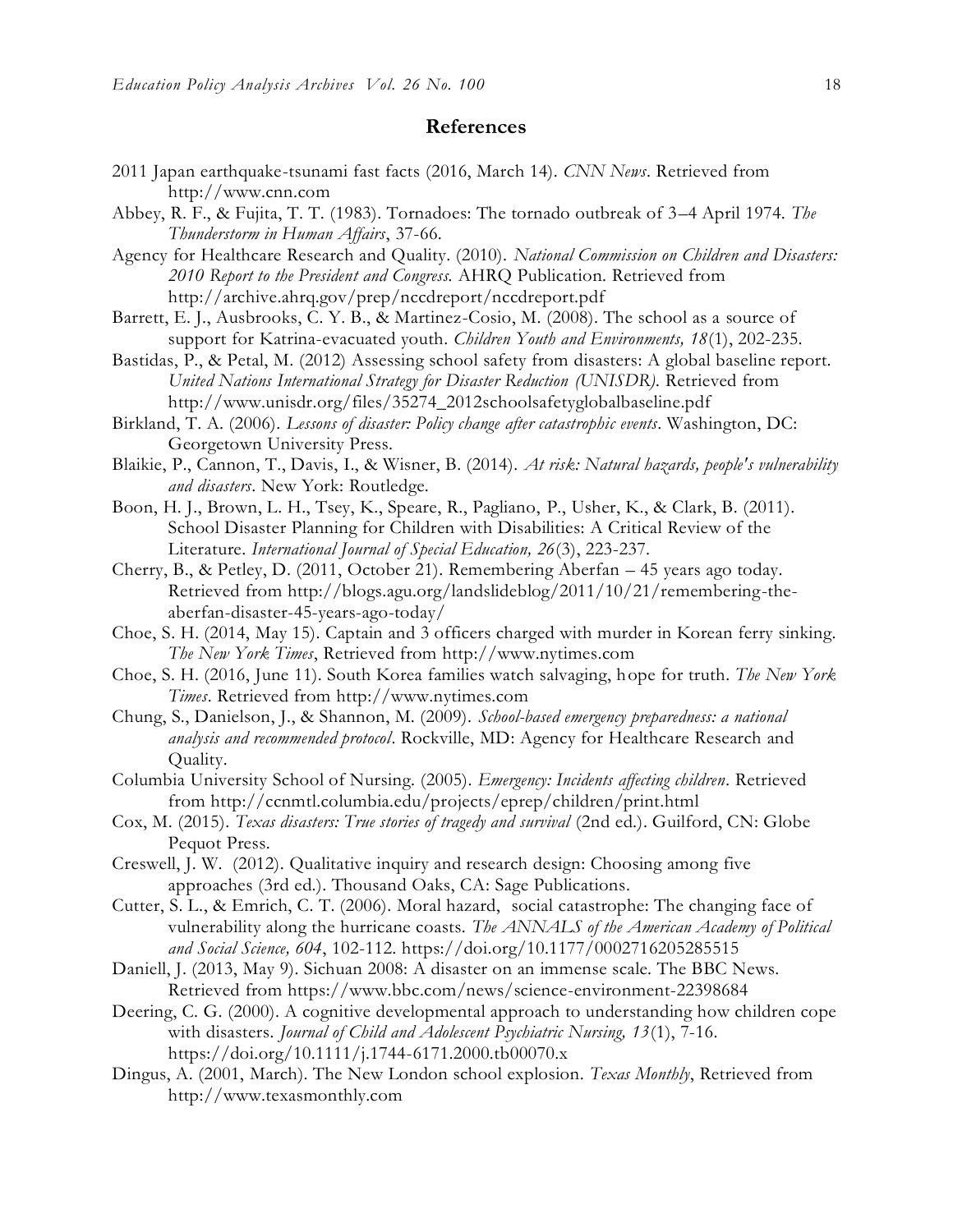- Divjak, C. (2008, October 16). Corruption and shoddy construction behind school collapses in China earthquake. *World Socialist website*. Retrieved from <https://www.wsws.org/en/articles/2008/10/chin-o16.html>
- Ducy, E. M., & Stough, L. M. (2011). Exploring the support role of special education teachers after Hurricane Ike: Children with significant disabilities. *Journal of Family Issues*, *32*(10), 1325-1345. https://doi.org/10.1177/0192513X11412494
- Erlandson, D. A., Harris, E. L., Skipper, B. L., & Allen, S. D. (1993). *Doing naturalistic inquiry: A guide to methods.* Sage.
- Finch, C., Emrich, C. T., & Cutter, S. L. (2010). Disaster disparities and differential recovery in New Orleans. *Population and Environment, 31*, 179-202. https://doi.org/10.1007/s11111- 009-0099-8
- Fothergill, A., & Peek, L. A. (2004). Poverty and disasters in the United States: A review of recent sociological findings. *Natural hazards*, *32*(1), 89-110. https://doi.org/10.1177/0192513X11412494
- Fraser, S., Leonard, G. S., Matsuo, I., & Murakami, H. (2012). Tsunami evacuation: Lessons from the Great East Japan earthquake and tsunami of March 11th 2011. *GNS Science Report, 17*, 89.
- Friedman, D., Nessler, D., Cycowicz, Y. M., & Horton, C. (2009). Development of and change in cognitive control: A comparison of children, young adults, and older adults. *Cognitive, Affective, & Behavioral Neuroscience*, *9*(1), 91-102. https://doi.org/10.1177/0192513X11412494
- Goenjian, A. K., Molina, L., Steinberg, A. M., Fairbanks, L. A., Alvarez, M. L., Goenjian, H. A., & Pynoos, R. S. (2001). Posttraumatic stress and depressive reactions among Nicaraguan adolescents after Hurricane Mitch. *American Journal of Psychiatry, 158*(5), 788-794. https://doi.org/10.1177/0192513X11412494
- Grazulis, T. P. (1993). *Significant Tornadoes, 1680-1991.* St. Johnsbury, VT: Environmental Films.
- Guba, E. G., & Lincoln, Y. S. (1988). Naturalistic and rationalistic enquiry. In J. P. Keeves (Ed.), *Educational research, methodology and measurement: An international handbook* (pp. 81-85). Sydney, Australia: Pergamon Press.
- Hewitt, K. (1983). The idea of calamity in a technocratic age. *Interpretation of Calamity: From the Viewpoint of Human Ecology* (pp. 3-32). Boston: Allen & Unwinn.
- Hewitt, K. (1997). *Regions of risk: A geographical introduction to disaster*. New York: Addison Wesley Longman.
- Ishinomaki to turn Okawa Elementary ruins into 3/11 monument (2016, March 27). *The Japan Times.* Retrieved from [http://www.japantimes.co.jp](http://www.japantimes.co.jp/)
- Jones, R.T., Frary, R., Cunningham, P., Weddle, J.D. & Kaiser, L. (2001). The psychological effects of Hurricane Andrew on ethnic minority and Caucasian children and adolescents: A case study. *Cultural Diversity and Ethnic Minority Psychology, 7*(1), 103-109. https://doi.org/10.1037/1099-9809.7.1.103
- Kano, M., & Bourque, L. B. (2007). Experiences with and preparedness for emergencies and disasters among public schools in California. *NASSP Bulletin, 91*(3), 201-218. https://doi.org/10.1177/0192636507305102
- Kelman, I. (2011). Schools. In K.B. Penuel & M. Statler (Eds.), *Encyclopedia of Disaster Relief* (pp. 630-633). London, U.K.: Sage Publications.
- Kelman, I., & Stough, L. (Eds.). (2015). *Disability and Disaster: Explorations and Exchanges*. New York, NY: Palgrave Macmillan. https://doi.org/10.1057/9781137486004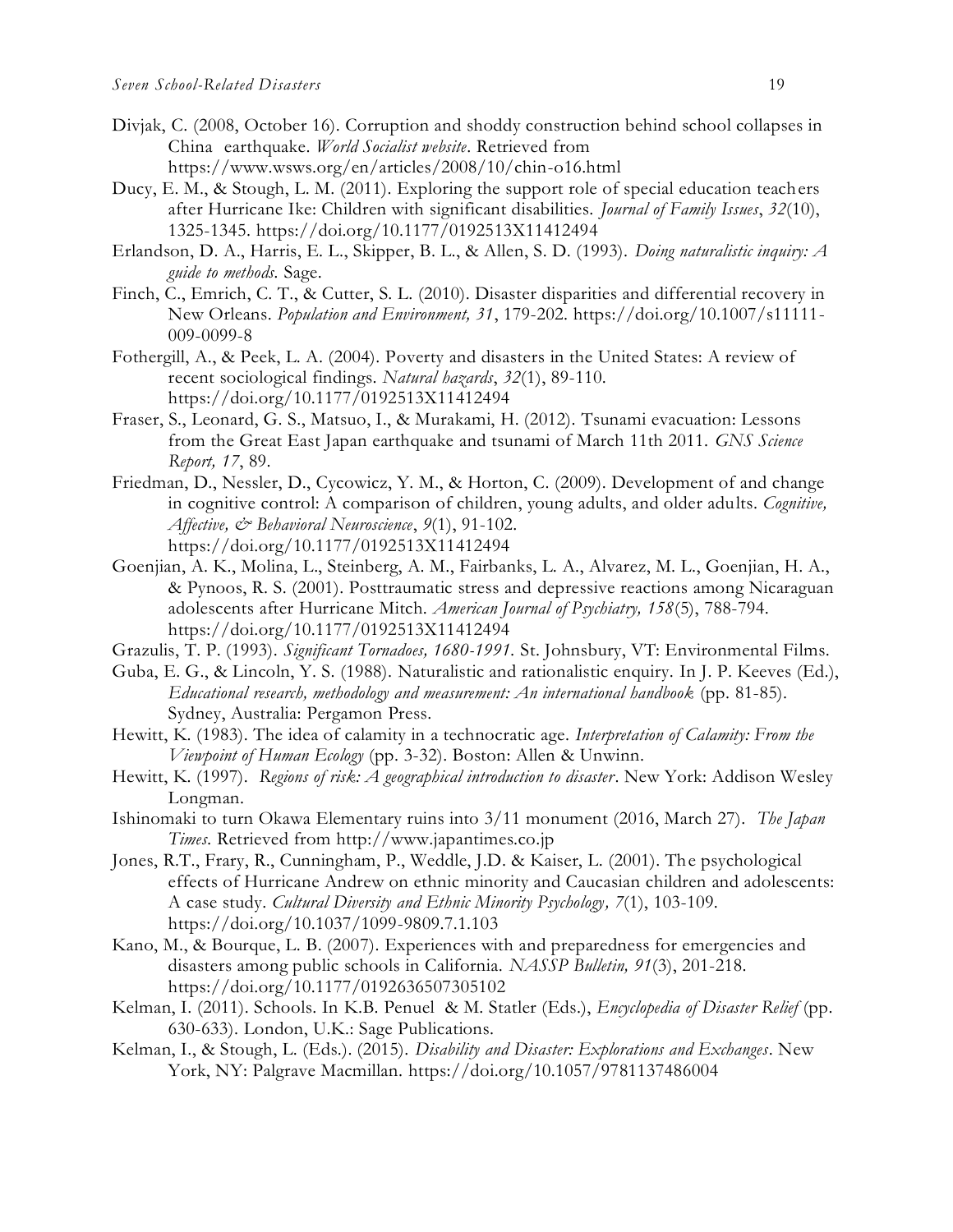- Kena, G., Musu-Gillette, L., Robinson, J., Wang, X., Rathbun, A., Zhang, J., . . . Dunlop Velez, E. (2015). *The Condition of Education 2015*. (NCES 2015-144). National Center for Education Statistics U.S. Department of Education. Retrieved from <http://nces.ed.gov/pubs2015/2015144.pdf>
- Kim, S. K. (2015). The Sewol ferry disaster in Korea and maritime safety management. *Ocean Development & International Law, 46*(4), 345-358. https://doi.org/10.1080/00908320.2015.1089748
- Kingston, J. (2016, February 6). A Tohoku father seeks accountability for his daughter's death. *The Japan Times.* Retrieved from [http://www.japantimes.co.jp](http://www.japantimes.co.jp/)
- La Greca, A., Silverman, W., Vernberg, E. & Roberts, M. (2002). *Helping children cope with disasters and terrorism*, Washington, DC: American Psychological Association. https://doi.org/10.1037/10454-000
- Lai, B. S., Esnard, A. M., Lowe, S. R., & Peek, L. (2016). Schools and disasters: Safety and mental health assessment and interventions for children. *Current Psychiatry Reports*, *18*(12), 109. https://doi.org/10.1007/s11920-016-0743-9
- Lewis, J. (1999). *Development in disaster-prone places: Studies of vulnerability*. ITDG Publishing. https://doi.org/10.3362/9781780442013
- Lincoln, Y. S., Lynham, S. A., & Guba, E. G. (2011). Praadigmatic controversies, contradictions, and merging confluences. In N. Densin & Y. S. Lincoln (Eds.), The SAGE handbook of qualitative research (4<sup>th</sup> ed., pp. 97-128). Thousand Oaks, CA: Sage.
- Masten, A. S., & Osofsky, J. D. (2010). Disasters and their impact on child development: Introduction to the special section. *Child Development, 81*(4), 1029-1039. https://doi.org/10.1111/j.1467-8624.2010.01452.x
- Morrow, B. H. (1999). Identifying and mapping community vulnerability. *Disasters*, *23*(1), 1-18. https://doi.org/10.1111/1467-7717.00102
- National Oceanic and Atmospheric Administration (NOAA). (2016). *Tornado outbreak opened eyes about myths, school safety*.. Retrieved from <http://www.publicaffairs.noaa.gov/storms/myths.html>
- Norris, F. H., Friedman, M. J., Watson, P. J., Byrne, C. M., Diaz, E., & Kaniasty, K. (2002). 60,000 disaster victims speak: Part I. An empirical review of the empirical liter ature, 1981—2001. *Psychiatry, 65*(3), 207-239. https://doi.org/10.1521/psyc.65.3.207.20173
- O'Keefe, P., Westgate, K., & Wisner, B. (1976). Taking the naturalness out of natural disasters. *Nature*, *260*, 566-567. https://doi.org/10.1038/260566a0
- Pane, J. F., McCaffrey, D. F., Kalra, N., & Zhou, A. J. (2008). Effects of student displacement in Louisiana during the first academic year after the hurricanes of 2005. *Journal of Education for Students Placed at Risk, 13*(2-3), 168-211. https://doi.org/10.1080/10824660802350169
- Peacock, W. G., Morrow, B. H., & Gladwin, H. (Eds.). (1997). *Hurricane Andrew: Ethnicity, gender, and the sociology of disasters*. Psychology Press.
- Peek, L. (2008). Children and disasters: Understanding vulnerability, developing capacities, and promoting resilience—An introduction. *Children Youth and Environments, 18*(1), 1-29.
- Peek, L., Abramson, D. M., Cox, R. S., Fothergill, A., & Tobin, J. (2018). Children and disasters. In H. Rodriguez, J. Trainor, & W. Donner (Eds.), *Handbook of Disaster Research* (2nd ed., pp. 243-262). Cham, Switzerland: Springer. https://doi.org/10.1007/978-3-319-63254- 4\_13
- Peek, L., & Stough, L. M. (2010). Children with disabilities in the context of disaster: A social vulnerability perspective. *Child Development, 81*(4), 1260-1270. https://doi.org/10.1111/j.1467-8624.2010.01466.x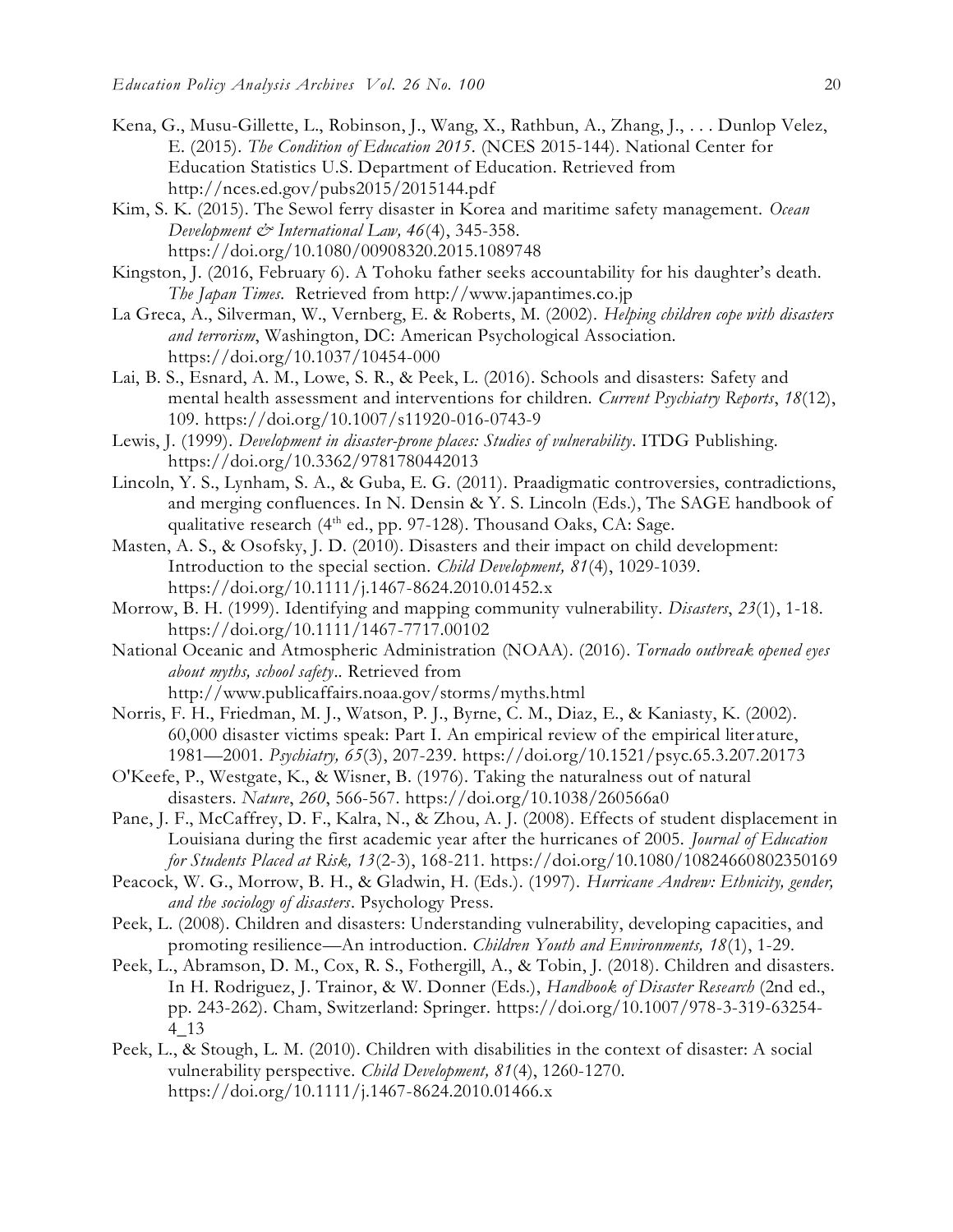- Petal, M. (2007). Disaster risk reduction education material development, organization, and evaluation. *Regional Development Dialogue, 28*(2), 1.
- Petal, M., Wisner, B., Kelman, I., Alexander, D., Cardona, O. D., Benouar, D., . . . Kandel, R. C. (2015). School seismic safety and risk mitigation. In *Encyclopedia of earthquake engineering* (pp. 2450-2468). Berlin: Springer.
- Piaget, J. (1952). *The origins of intelligence in children* (Vol. 8, No. 5, pp. 18-1952). New York: International Universities Press. <https://doi.org/10.1037/11494-000>
- Phillips, B. D. (2014). *Qualitative disaster research*. New York: Oxford University Press. <https://doi.org/10.1093/acprof:osobl/9780199796175.001.0001>
- Phillips, B. D. (2015). Inclusive emergency management for people with disabilities facing disaster. In I. Kelman, & L. Stough (Eds.), *Disaster and disability: Exchanges and explorations*  (pp. 31-49). New York: Palgrave/MacMillan Press. [https://doi.org/10.1057/9781137486004\\_3](https://doi.org/10.1057/9781137486004_3)
- Phillips, B. D., & Morrow, B. H. (2007). Social science research needs: Focus on vulnerable populations, forecasting, and warnings. *Natural Hazards Review*, *8*(3), 61-68. [https://doi.org/10.1061/\(ASCE\)1527-6988\(2007\)8:3\(61\)](https://doi.org/10.1061/(ASCE)1527-6988(2007)8:3(61))
- Prinstein, M. J., La Greca, A. M., Vernberg, E. M., & Silverman, W. K. (1996). Children's coping assistance: How parents, teachers, and friends help children cope after a natural disaster. *Journal of Clinical Child Psychology, 25*(4), 463-475. [https://doi.org/10.1207/s15374424jccp2504\\_11](https://doi.org/10.1207/s15374424jccp2504_11)
- Ranghieri, F., & Ishiwatari, M. (Eds.). (2014). *Learning from megadisasters: Lessons from the Great East Japan Earthquake*. Washington, DC: World Bank Publications. <https://doi.org/10.1596/978-1-4648-0153-2>
- Rohde, D. (2004, July 17). At least 81 children are killed in fire at private school in India. *The New York Times.* https://www.nytimes.com/2004/07/17/world/at-least-81-children-arekilled-in-fire-at-private-school-in-

india.html#:~:text=July%2017%2C%202004%20At%20least%2081%20elementary%20s chool,southern%20India%20on%20Friday%20morning%2C%20Indian%20officials%20s aid.

- Rozelle, R (2012), *My Boys and Girls Are In There: The 1937 New London School Explosion.* College Station, TX: Texas A&M University Press.
- Sampath, K. (2005). *Inquiry Commission report on Krishna School Fire.* Government of Tamil Nadu.: [http://www.tn.gov.in/schooleducation/Inquiry\\_Commission/part1\\_1to139.pdf](http://www.tn.gov.in/schooleducation/Inquiry_Commission/part1_1to139.pdf)
- Satapathy, S., & Walia, A. (2006). Intervening with the process of recovery from a traumatic life event: Case study of a child victim of a school fire disaster in India. *Australian e-Journal for the Advancement of Mental Health*, *5*(3), 195-201. https://doi.org/10.5172/jamh.5.3.195
- Schonfeld, D.J. (2004). Are we ready and willing to address the mental health needs of children? Implications from September 11<sup>th</sup>. *Pediatrics*, 113(5), 1400-1401. https://doi.org/10.1542/peds.113.5.1400
- School that lost 70% of its pupils mourns. (2011, April 29). *The Japan Times.* Retrieved from https://www.japantimes.co.jp/news/2011/04/29/national/school-that-lost-70-of-itspupils-mourns/#.W0emvdUzppg
- Selby, D., & Kagawa, F. (2012). *Disaster risk reduction in school curricula: Case studies from thirty countries.* United Nations Educational, Scientific and Cultural Organization (UNESCO) and United Nations Children Fund (UNICEF). Retrieved from http://unesdoc.unesco.org/images/0021/002170/217036e.pdf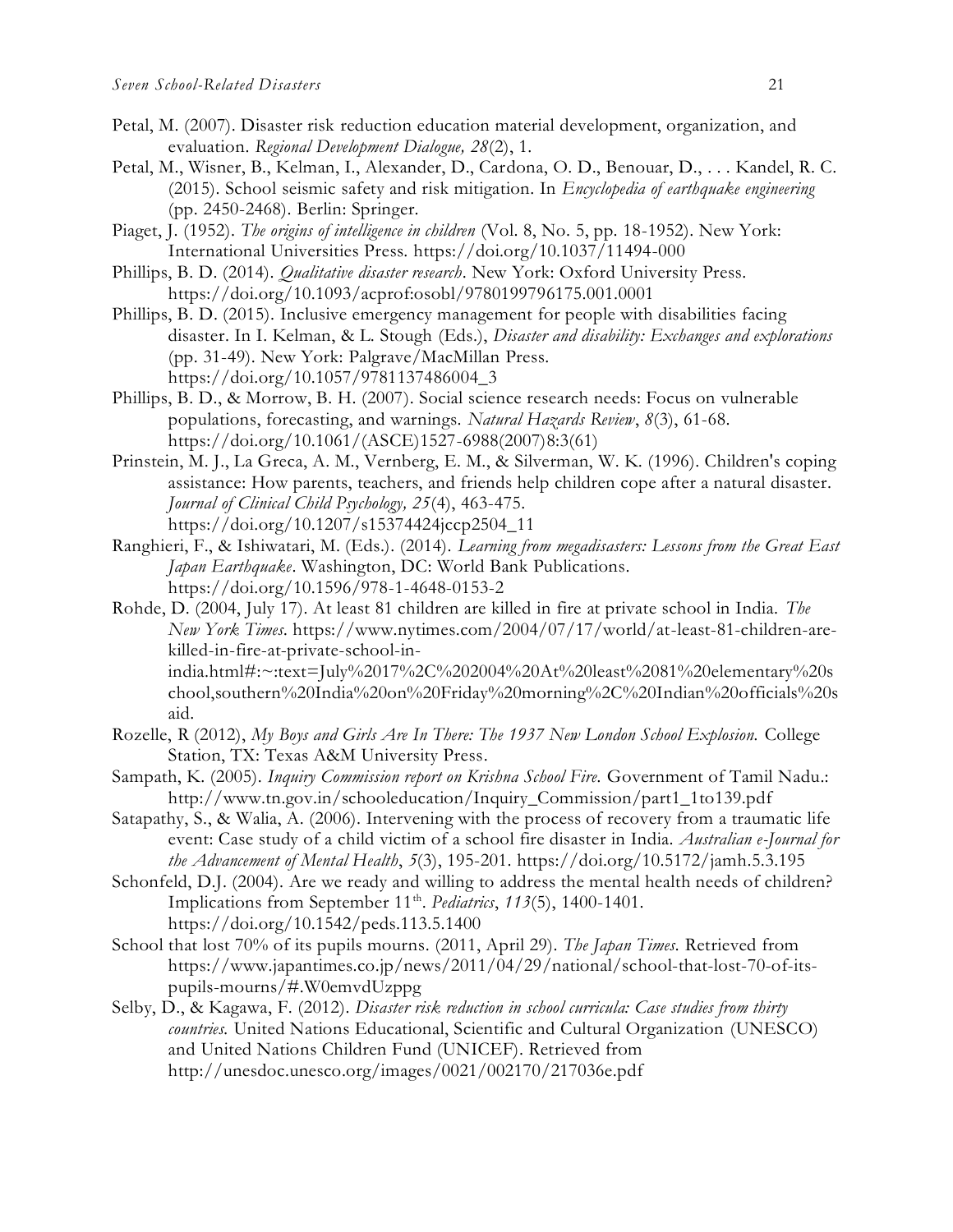- Stough, L. M. (2009). The effects of disaster on the mental health of individuals with disabilities. In Y. Neria, S. Galea, & F. H. Norris (Eds.), *Mental health and disasters.* (pp. 264-276). New York: Cambridge University Press. <https://doi.org/10.1017/CBO9780511730030.015>
- Stough, L. M., Ducy, E. M., & Kang, D. (2017). Addressing the needs of children with disabilities experiencing disaster or terrorism. *Current Psychiatry Reports, 19*(24), 1-10. <https://doi.org/10.1007/s11920-017-0776-8>
- Stough, L. M., & Kang, D. (2015). The Sendai Framework for disaster risk reduction and persons with disabilities. *International Journal of Disaster Risk Science, 6*(2), 140-149. https://doi.org/10.1007/s13753-015-0051-8
- Stough, L. M., & Kelman, I. (2018). People with disabilities and disasters. In H. Rodriguez, J. Trainor, & W. Donner (Eds.), *Handbook of disaster research* (2nd ed., pp. 225-242). Cham, Switzerland: Springer. [https://doi.org/10.1007/978-3-319-63254-4\\_12](https://doi.org/10.1007/978-3-319-63254-4_12)
- Srinivasan, G. (2004, July 17). 87 Children die in school fire. *The Hindu.* Retrieved from https://www.thehindu.com/todays-paper/87-children-die-in-schoolfire/article27641374.ece
- Tragic events of March 18th, 1937. (2016). *The New London Museum*. Retrieved from <http://nlsd.net/index2.html>
- Twigg, J. (2015). *Disaster risk reduction*. London, UK: Overseas Development Institute.
- UNESCO Institute for Statistics. (2015). Education: Enrollment by grade. Retrieved from [http://data.uis.unesco.org/Index.aspx?DataSetCode=EDULIT\\_DS#](http://data.uis.unesco.org/Index.aspx?DataSetCode=EDULIT_DS)
- UNICEF. (2008). Safe schools in safe territories: Reflections on the role of the educational community in risk management. *United Nations International Strategy for Disaster Reduction (UNISDR).* Retrieved from<http://www.unisdr.org/we/inform/publications/8962>
- UNISDR. (2009). UNISDR Terminology for Disaster Risk Reduction. *United Nations International Strategy for Disaster Reduction (UNISDR).* Retrieved from [http://www.unisdr.org/files/7817\\_UNISDRTerminologyEnglish.pdf](http://www.unisdr.org/files/7817_UNISDRTerminologyEnglish.pdf)
- U.S. Environmental Protection Agency (EPA). (2008). *EPA's 2008 report on the environment.* National Center for Environmental Assessment. Retrieved from [http://ofmpub.epa.gov/eims/eimscomm.getfile?p\\_download\\_id=485027](http://ofmpub.epa.gov/eims/eimscomm.getfile?p_download_id=485027)
- Van Willigen, M., Edwards, T., Edwards, B., & Hessee, S. (2002). Riding out the storm: Experiences of the physically disabled during Hurricanes Bonnie, Dennis, and Floyd. *Natural Hazards Review*, *3*(3), 98-106. https://doi.org/10.1061/(ASCE)1527- 6988(2002)3:3(98)
- Vernberg, E. M., La Greca, A. M., Silverman, W. K., & Prinstein, M. J. (1996). Prediction of posttraumatic stress symptoms in children after Hurricane Andrew. *Journal of Abnormal Psychology, 105*(2), 237. https://doi.org/10.1037/0021-843X.105.2.237
- Wisner, B., Blaikie, P., Cannon, T., & Davis, I. (Eds.). (2004). *At risk* (2nd ed.). London: Routledge.
- Wong, E. (2008, September 4). Chinese admits building flaws in quake. *The New York Times.*  Retrieved from https://www.nytimes.com/2008/09/05/world/asia/05china.html
- Yardley, J. (2008, May 2). Chinese are left to ask why schools crumbled. *The New York Times.*  Retrieved from https://www.nytimes.com/2008/05/25/world/asia/25schools.html
- Yin, R. K. (2013). *Case study research: Design and methods* (5<sup>th</sup> ed.). Thousand Oaks, CA: Sage Publications.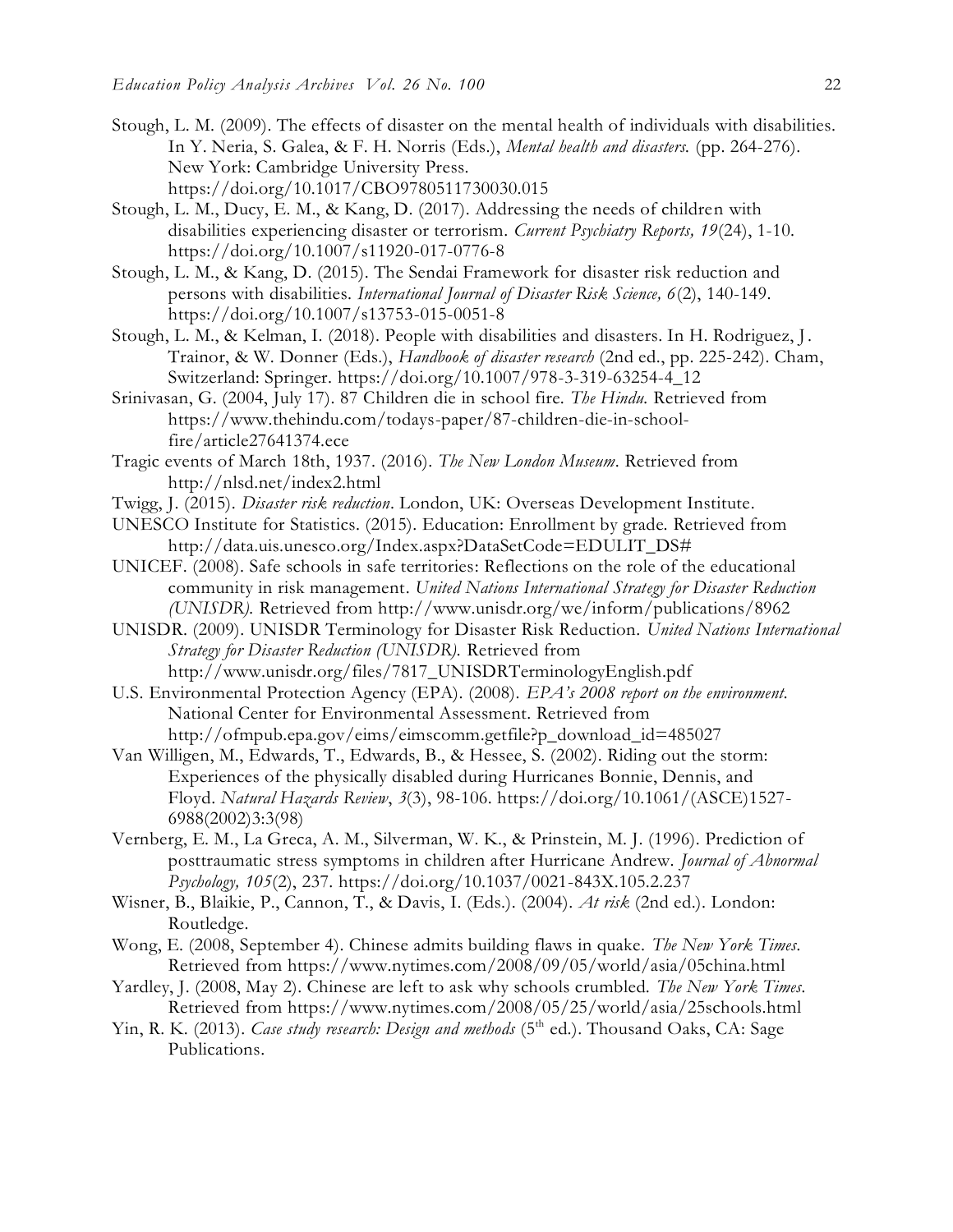## **About the Authors**

#### **Laura M. Stough**

Texas A&M University [lstough@tamu.edu](mailto:lstough@tamu.edu) <https://orcid.org/0000-0002-0313-5045>

Dr. Laura Stough is Associate Professor of Educational Psychology and Assistant Director at the Center for Disability and Development at Texas A&M University. Dr. Stough's research focuses on the psychological and social effects of disaster on children and on individuals with disabilities.

#### **Donghyun Kang**

Texas A&M University [junsr30@tamu.edu](mailto:junsr30@tamu.edu) <https://orcid.org/0000-0003-0636-5716>

Donghyun Kang is a Ph.D. student in Department of Educational Psychology. She also is an interdisciplinary training fellow and research assistant for Project REDD (Research and Evaluation in Disability and Disaster) at the Center on Disability and Development at Texas A&M University. Her research interests include teachers' emotional support of at-risk students.

#### **Sungyoon Lee**

Texas A&M University [tsy2i@tamu.edu](mailto:tsy2i@tamu.edu) <https://orcid.org/0000-0002-3326-1966>

Sungyoon Lee is a Ph.D. student in Department of Teaching, Learning and Culture at Texas A&M University. His research interests revolve around teacher education and literacy development at the elementary school level.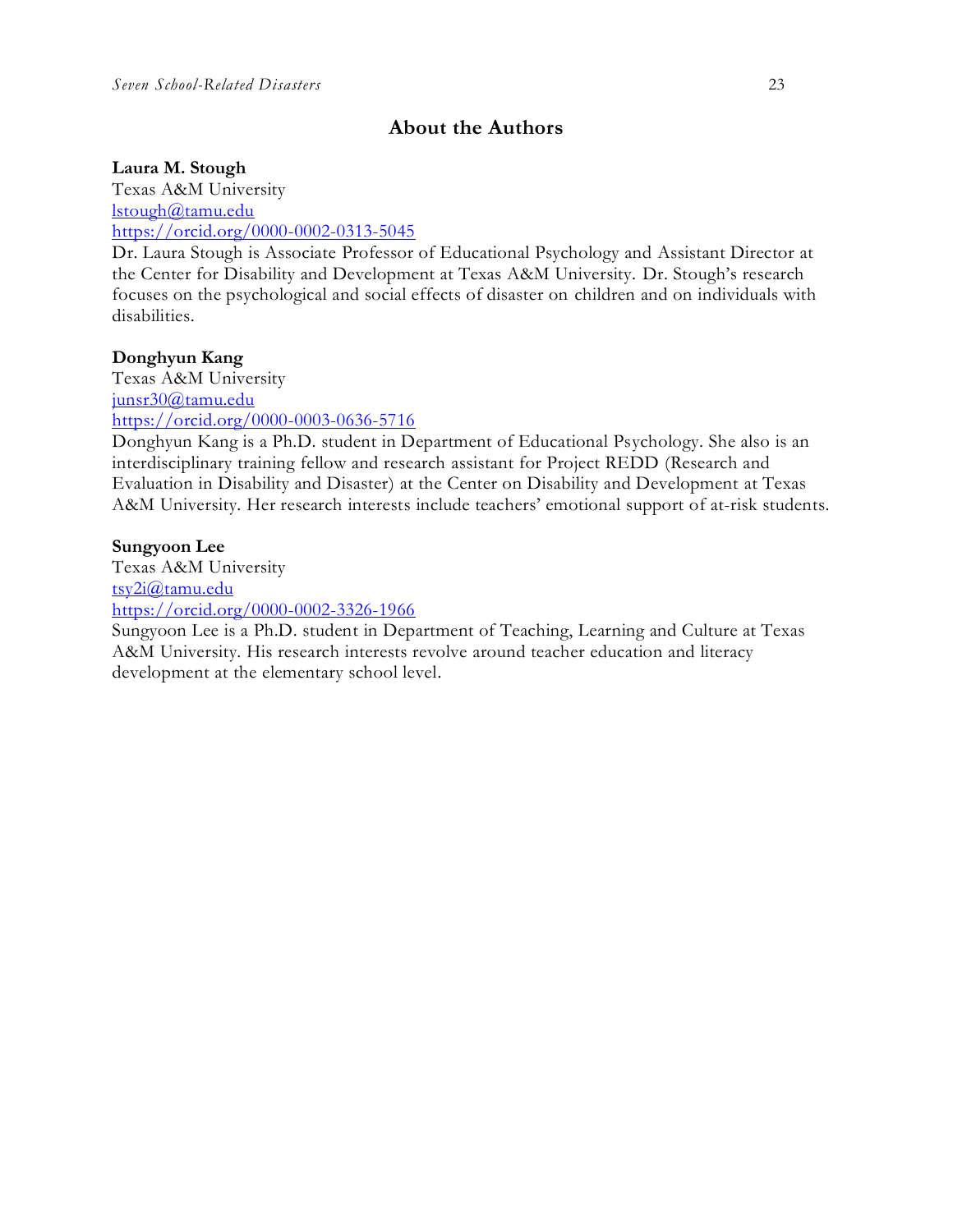## education policy analysis archives

Volume 26 Number 100 August 13, 2018 ISSN 1068-2341

#### ര

SOME RIGHTS RESERVED Readers are free to copy, display, and distribute this article, as long as the work is attributed to the author(s) and **Education Policy Analysis Archives,** it is distributed for noncommercial purposes only, and no alteration or transformation is made in the work. More details of this Creative Commons license are available at

http://creativecommons.org/licenses/by-nc-sa/3.0/. All other uses must be approved by the author(s) or **EPAA**. **EPAA** is published by the Mary Lou Fulton Institute and Graduate School of Education at Arizona State University Articles are indexed in CIRC (Clasificación Integrada de Revistas Científicas, Spain), DIALNET (Spain), [Directory of Open Access Journals,](http://www.doaj.org/) EBSCO Education Research Complete, ERIC, Education Full Text (H.W. Wilson), QUALIS A1 (Brazil), SCImago Journal Rank, SCOPUS, SOCOLAR (China).

Please send errata notes to Audrey Amrein-Beardsley at [audrey.beardsley@asu.edu](mailto:audrey.beardsley@asu.edu)

**Join EPAA's Facebook community** at<https://www.facebook.com/EPAAAAPE> and **Twitter feed** @epaa\_aape.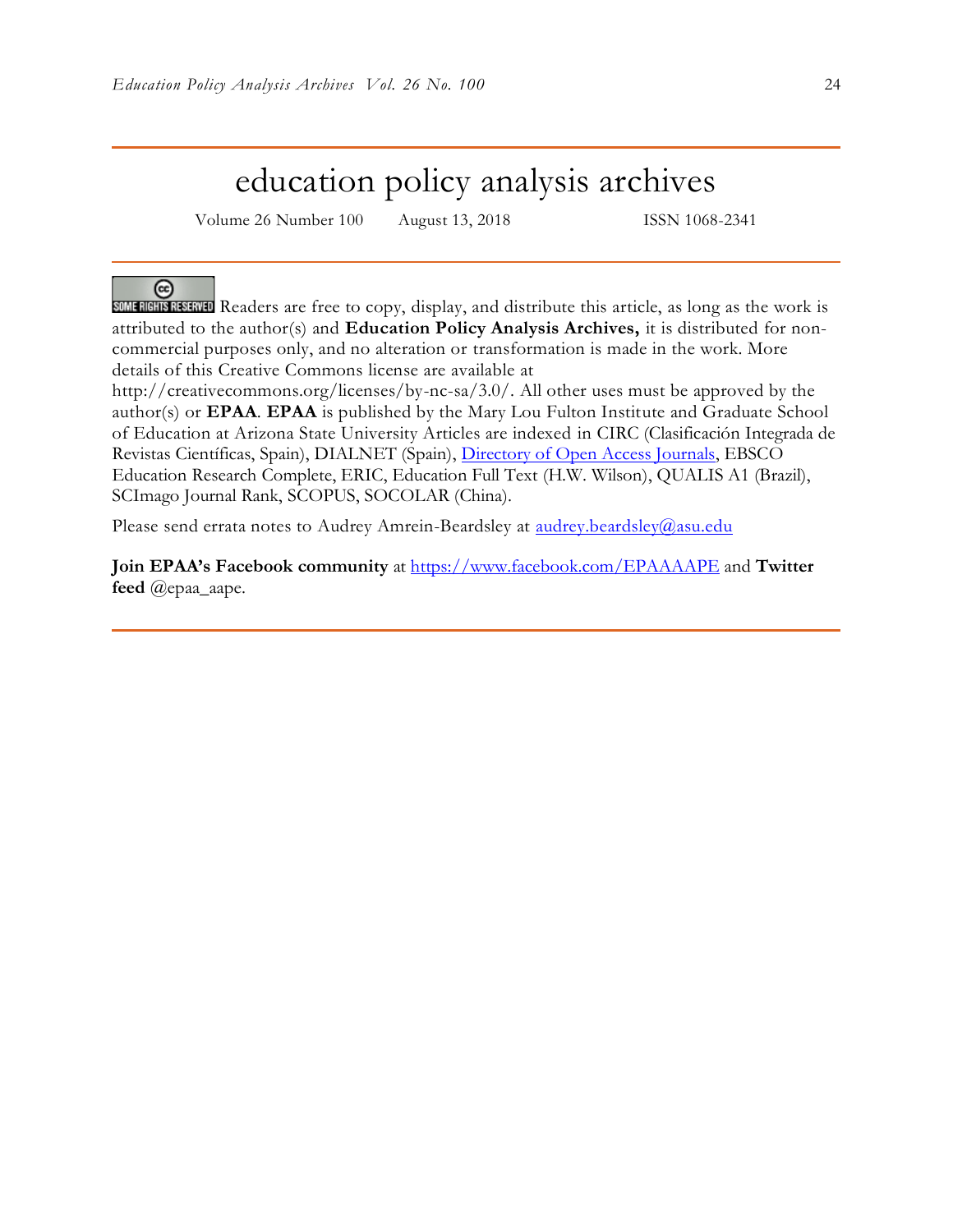### education policy analysis archives editorial board

Lead Editor: **Audrey Amrein-Beardsley** (Arizona State University) Editor Consultor: **Gustavo E. Fischman** (Arizona State University) Associate Editors: **David Carlson, Lauren Harris, Eugene Judson**, **Mirka Koro-Ljungberg, Scott Marley, Molly** 

**Cristina Alfaro** San Diego State University

**Gary Anderson** New York University

**Michael W. Apple** University of Wisconsin, Madison **Jeff Bale** OISE, University of Toronto, Canada

**David C. Berliner** Arizona State University

**Casey Cobb** University of Connecticut

**Arnold Danzig** San Jose State University

**Linda Darling-Hammond**  Stanford University

**Elizabeth H. DeBray** University of Georgia

**Chad d'Entremont** Rennie Center for Education Research & Policy

**John Diamond** University of Wisconsin, Madison

**Matthew Di Carlo** Albert Shanker Institute

**Sherman Dorn** Arizona State University

**Michael J. Dumas** University of California, Berkeley

**Kathy Escamilla** University of Colorado, Boulder

**Melissa Lynn Freeman** Adams State College

**Rachael Gabriel** University of Connecticut

**Amy Garrett Dikkers** University of North Carolina, Wilmington

**Ott, Iveta Silova** (Arizona State University) **Gene V Glass** Arizona State University

**Ronald Glass** University of California, Santa Cruz

**Jacob P. K. Gross** University of Louisville **Eric M. Haas** WestEd **A. G. Rud** Washington State

**Aaron Bevanot** SUNY Albany **Julian Vasquez Heilig** California State University, Sacramento

**Kimberly Kappler Hewitt** University of North Carolina Greensboro **Henry Braun** Boston College **Aimee Howley** Ohio University **Jack Schneider** University of

**Steve Klees** University of Maryland **Noah Sobe** Loyola University

**Jaekyung Lee S**UNY Buffalo

**Jessica Nina Lester** Indiana University

**Amanda E. Lewis** University of Illinois, Chicago

**Chad R. Lochmiller** Indiana University

**Christopher Lubienski** Indiana University

**Sarah Lubienski** Indiana University **Larisa Warhol**

**William J. Mathis** University of Colorado, Boulder

**Michele S. Moses** University of Colorado, Boulder

**Julianne Moss** Deakin University, Australia

**Sharon Nichols** University of Texas, San Antonio

**Eric Parsons** University of Missouri-Columbia

**Amanda U. Potterton** University of Kentucky

**Susan L. Robertson** Bristol University, UK

**Gloria M. Rodriguez** University of California, Davis

**R. Anthony Rolle** University of Houston

University **Patricia Sánchez** University of

University of Texas, San Antonio

**Janelle Scott** University of California, Berkeley Massachusetts Lowell

**Nelly P. Stromquist** University of Maryland

**Benjamin Superfine** University of Illinois, Chicago

**Adai Tefera** Virginia Commonwealth University

**Tina Trujillo** University of California, Berkeley

**Federico R. Waitoller** University of Illinois, Chicago

University of Connecticut

**John Weathers** University of Colorado, Colorado Springs

**Kevin Welner** University of Colorado, Boulder

**Terrence G. Wiley** Center for Applied Linguistics

**John Willinsky**  Stanford University

**Jennifer R. Wolgemuth** University of South Florida

**Kyo Yamashiro** Claremont Graduate University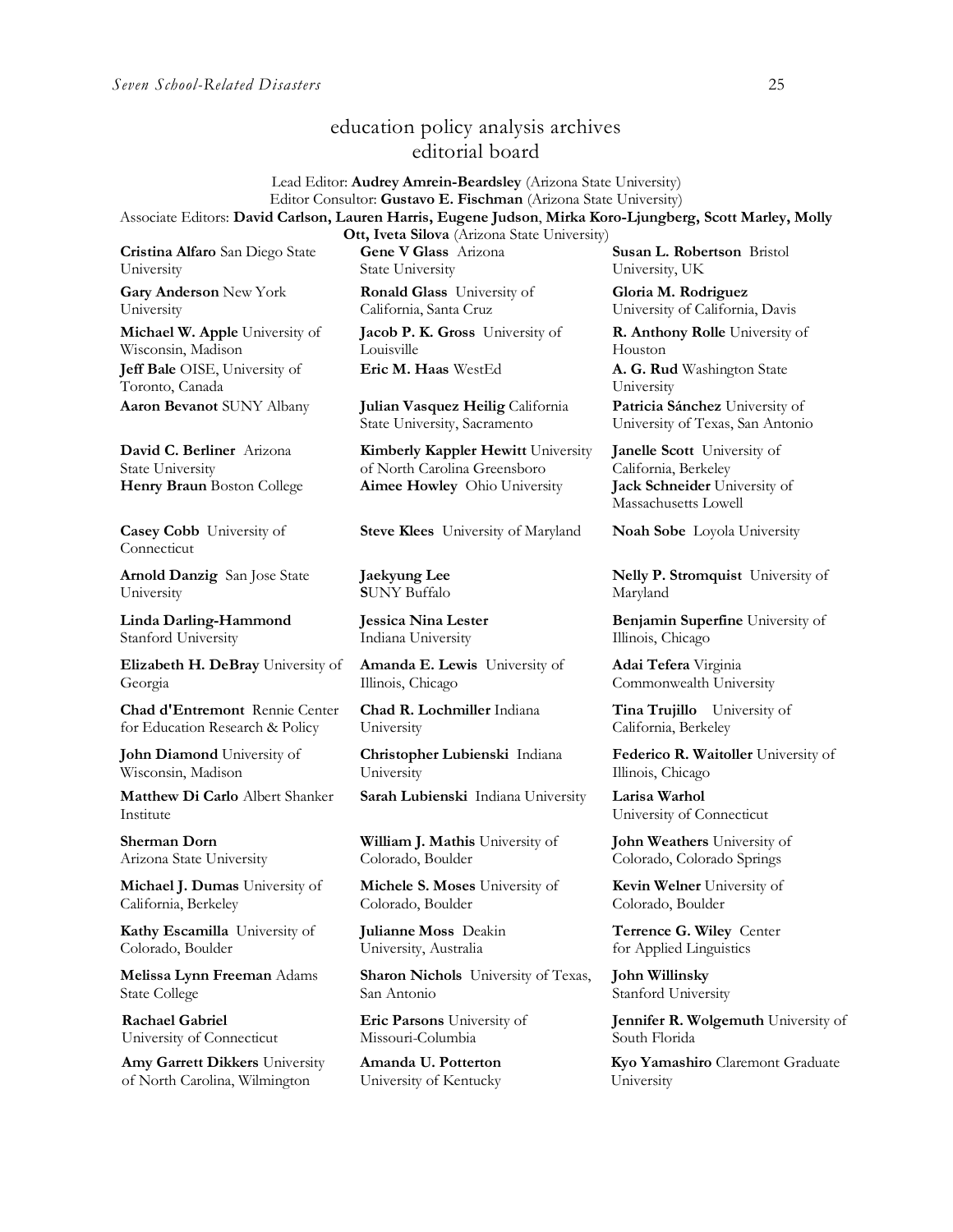### archivos analíticos de políticas educativas consejo editorial

Editor Consultor: **Gustavo E. Fischman** (Arizona State University) Editores Asociados: **Armando Alcántara Santuario** (Universidad Nacional Autónoma de México), **Jason Beech**, (Universidad de San Andrés), **Angelica Buendia**, (Metropolitan Autonomous University), **Ezequiel Gomez Caride**, (Pontificia Universidad Católica Argentina), **Antonio Luzon**, (Universidad de Granada), **José Luis Ramírez,** Universidad de Sonora)

**Claudio Almonacid** Universidad Metropolitana de Ciencias de la Educación, Chile

**Miguel Ángel Arias Ortega**  Universidad Autónoma de la Ciudad de México **Xavier Besalú Costa**  Universitat de Girona, España

**[Xavier Bonal](javascript:openRTWindow() Sarro** Universidad Autónoma de Barcelona, España

**[Antonio Bolívar](javascript:openRTWindow() Boitia** Universidad de Granada, España

**[José Joaquín Brunner](javascript:openRTWindow()** Universidad Diego Portales, Chile

#### **[Damián Canales Sánchez](javascript:openRTWindow()** Instituto Nacional para la Evaluación de la Educación, México

**Gabriela de la Cruz Flores** Universidad Nacional Autónoma de México **[Marco Antonio Delgado Fuentes](javascript:openRTWindow()** Universidad Iberoamericana, México

**[Inés Dussel](javascript:openRTWindow()**, DIE-CINVESTAV, México

**[Pedro Flores Crespo](javascript:openRTWindow()** Universidad Iberoamericana, México

**Ana María García de Fanelli**  Centro de Estudios de Estado y Sociedad (CEDES) CONICET, Argentina **Juan Carlos González Faraco**  Universidad de Huelva, España

**María Clemente Linuesa**  Universidad de Salamanca, España

**Jaume Martínez Bonafé** Universitat de València, España

**Alejandro Márquez Jiménez**  Instituto de Investigaciones sobre la Universidad y la Educación, UNAM, México

**María Guadalupe Olivier Tellez**, Universidad Pedagógica Nacional, México **[Miguel Pereyra](javascript:openRTWindow()** Universidad de Granada, España

**[Mónica Pini](javascript:openRTWindow()** Universidad Nacional de San Martín, Argentina

**Omar Orlando Pulido Chaves** Instituto para la Investigación Educativa y el Desarrollo Pedagógico (IDEP) **José Ignacio Rivas Flores** Universidad de Málaga, España

**[Miriam Rodríguez Vargas](javascript:openRTWindow()** Universidad Autónoma de Tamaulipas, México

**José Gregorio Rodríguez**  Universidad Nacional de Colombia, Colombia **[Mario Rueda Beltrán](javascript:openRTWindow()** Instituto de Investigaciones sobre la Universidad y la Educación, UNAM, México **José Luis San Fabián Maroto**  Universidad de Oviedo, España

**[Jurjo Torres Santomé](javascript:openRTWindow()**, Universidad de la Coruña, España

**[Yengny Marisol Silva Laya](javascript:openRTWindow()** Universidad Iberoamericana, México

**Ernesto Treviño Ronzón** Universidad Veracruzana, México

**[Ernesto Treviño](javascript:openRTWindow() Villarreal** Universidad Diego Portales Santiago, Chile **[Antoni Verger Planells](javascript:openRTWindow()** Universidad Autónoma de Barcelona, España

**[Catalina Wainerman](javascript:openRTWindow()** Universidad de San Andrés, Argentina **Juan Carlos Yáñez Velazco** Universidad de Colima, México